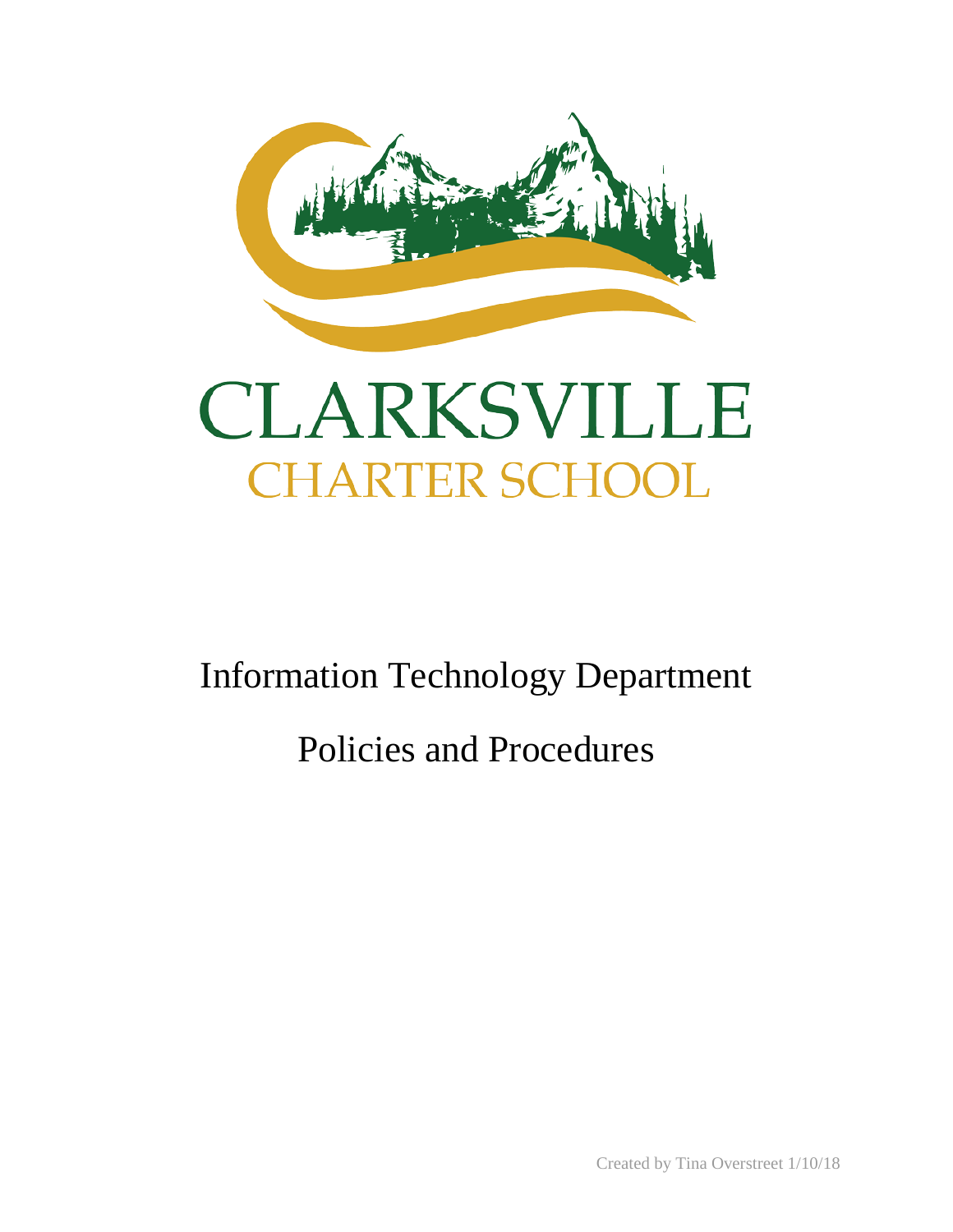# **Overview**

This document serves as a rulebook and roadmap for successfully and properly utilizing the technology resources at Clarksville Charter School (CCS). You, the employee, should always take careful consideration to verify that all actions fall within the authorized parameters for access, utilization, distribution, and modification of CCS's technology resources set forth within this document.

Any misuse, misappropriation, negligence, or deliberate disobedience concerning these policies and procedures will not be tolerated. It is up to each individual employee and affiliate of CCS to familiarize him/herself with the policies and procedures set forth prior to signing the agreement form associated to these policies and procedures.

It is the purpose of the CCS Information Technology Department (ITD) to provide these policies and procedures in order to address potential situations and to provide steps to take during these situations. However, not all situations can ever be addressed so it is up to each individual employee and affiliate to use these policies and procedures as an example of what action to take.

The CCS Information Technology Department does encourage all CCS employees and associates to err on the side of caution should a difficult situation present itself. Please contact the ITD if you require further assistance or have any questions.

#### **Contents**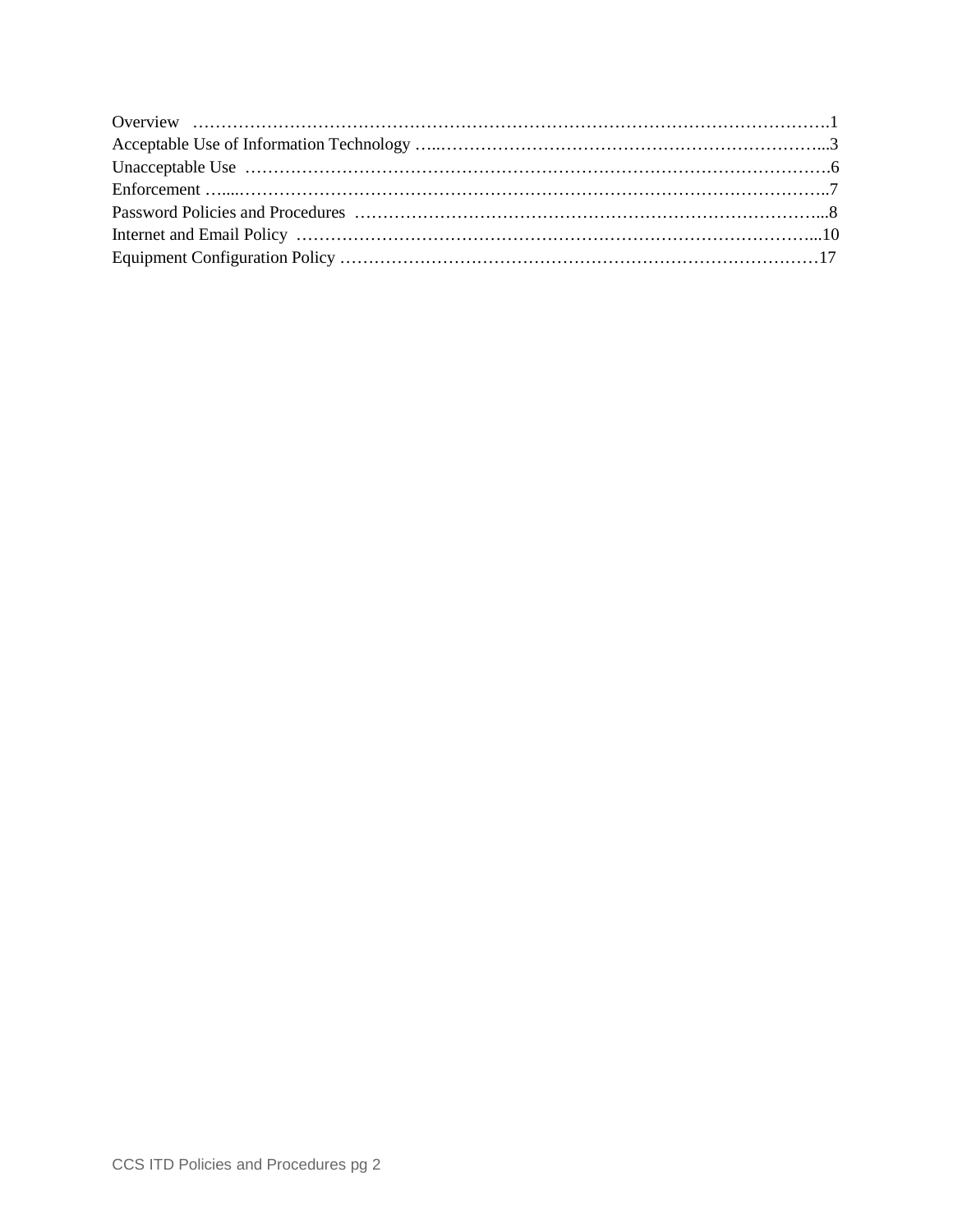# **Acceptable Use of Information Technology Resources**

#### **Overview**

Clarksville Charter School Acceptable Use of Information Technology Resources policy (AUP) provides for access to information technology (IT) resources and communications networks within a culture of openness, trust, and integrity. In addition, Clarksville Charter School (CCS) is committed to protecting itself and its students, faculty, and staff from unethical, illegal, or damaging actions by individuals using these systems.

CCS is committed to upholding important security, privacy, and safety regulations, protocols, and standards. Users of CCS devices, networks, accounts, and other resources must adhere to CCS policies. Users are expected to fully comply with local, state, and federal regulations. Failure to adhere to these policies or regulations may result in discipline, legal action, or other remedies determined to be within the rights of CCS. Relevant regulations include (but are not limited to):

- The Family Educational Rights and Privacy Act (FERPA)
- Children's Internet Protection Act (CIPA)
- Individuals with Disabilities Education Act (IDEA)
- Children's Online Privacy Protection Act (COPPA)
- Health Insurance Portability and Accountability Act (HIPAA)

#### **DEFINITIONS:**

- 1. **CCS** or **School** or **Organization** or **We** Clarksville Charter School and its subsidiaries, programs, and divisions
- 2. **ITD** Clarksville Charter School Information Technology Department
- 3. **You** or **Your** or **I** employee of CCS and or signer of this Acceptable Use of Technology Policy
- 4. **Resources** devices, systems, services or networks owned, operated or issued by CCS
- 5. **User** any person(s) accessing or utilizing CCS resources that is not a resource operator
- 6. **AUP** INFORMATION TECHNOLOGY ACCEPTABLE USE POLICY

#### **Purpose**

The purpose of this policy is to outline the ethical and acceptable use of information systems at Clarksville Charter School. These rules are in place to protect students, faculty, and staff; i.e., to ensure that members of the Clarksville Charter School community have access to reliable, current IT resources that are safe from unauthorized or malicious use.

Insecure practices and malicious acts expose Clarksville Charter School and individual students, faculty, and staff to risks including virus attacks, compromise of network systems and services, and loss of data or confidential information. Security breaches could result in legal action for individuals or the school. In addition, security breaches damage the schools reputation and could result in loss of services. Other misuses, such as excessive use by an individual, can substantially diminish resources available for other users.

#### **Scope**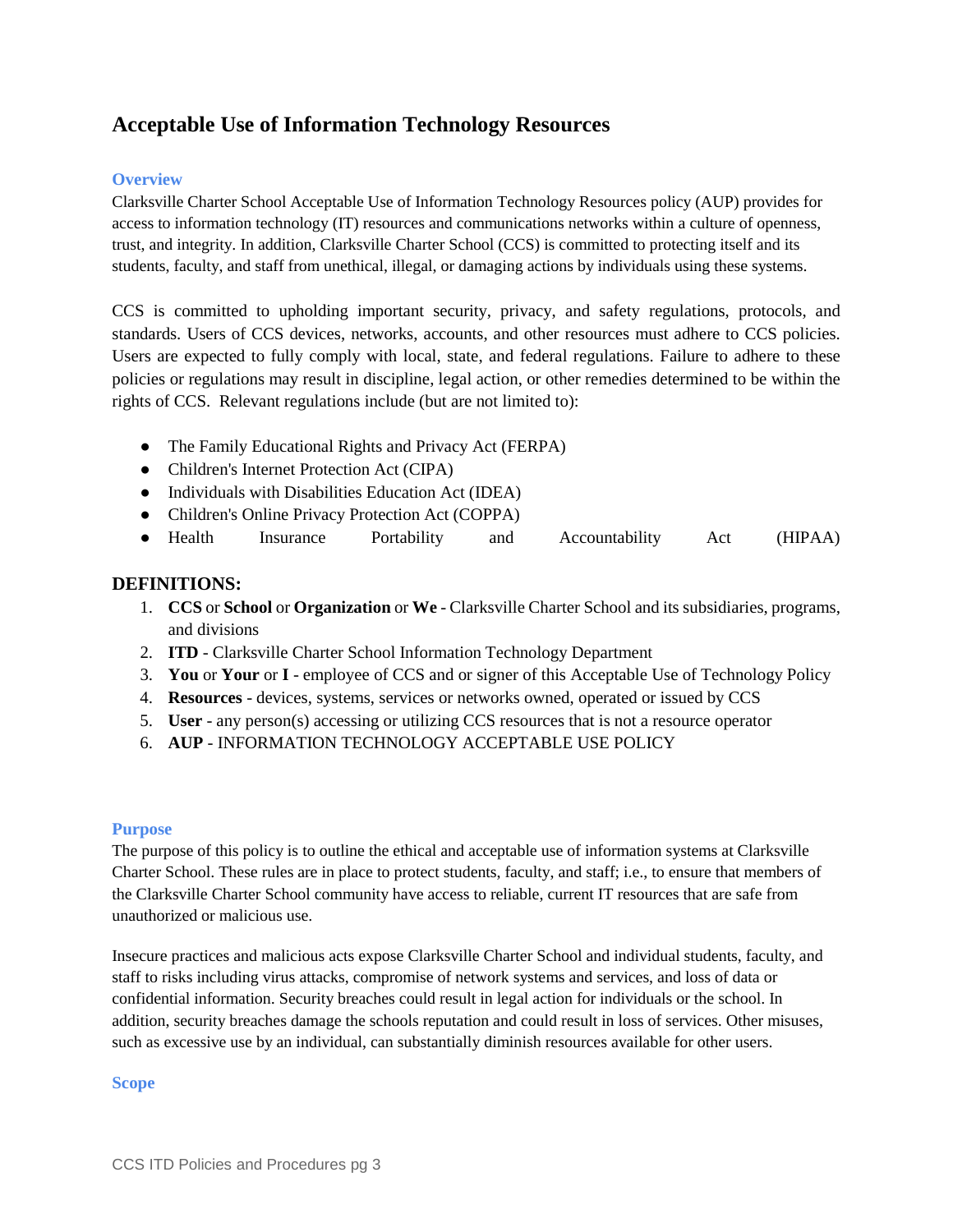This outline is an integral part of IT security policies and applies to faculty, staff, and students as well as any other individuals or entities who use information and IT resources at Clarksville Charter School. This policy applies to all IT resources owned or leased by Clarksville Charter School and to any privately owned equipment connected to the schools network and includes, but is not limited to, computer equipment, software, operating systems, storage media, and the Internet.

Securing and protecting these significant and costly resources from misuse or malicious activity is the responsibility of those who manage systems as well as those who use them. Effective security is a team effort involving the participation and support of every member of the CCS community who accesses and uses IT resources. Therefore, every user of Clarksville Charter School IT resources is required to know the policies and to conduct their activities within the scope of the AUP, and the **Policies, Standards, and Guidelines for IT Security** (see Resources below). Failure to comply with this policy may result in disciplinary action.

#### **Acceptable Use Policy**

Unless otherwise specified in this policy or other CCS policies, use of school information technology resources is restricted to purposes related to the school's mission. Eligible individuals are provided access in order to support their job duties as employees, official business with the school, and other school-sanctioned activities. Individuals may not share with or transfer to others their user accounts including passwords, or other access codes that allow them to gain access to CCS Information Technology resources. The protection and privacy of our students and staff information is the highest priority and each staff member is expected to enact safe privacy measures according to current state and federal laws. Violation of this could result in disciplinary action or termination.

Other administrative units have considerable latitude in developing complementary technology use policies and procedures, as long as they are consistent with this policy and any other applicable technology use policies of the school. For more information about developing technology policies and procedures, please contact the Information Technology Department (ITD).

Incidental personal use of information technology resources must adhere to all applicable school policies. Under no circumstances may incidental personal use involve violations of the law, interfere with the fulfillment of an employee's school responsibilities, or adversely impact or conflict with activities supporting the mission of the school.

Users are prohibited from engaging in any activity that is illegal under local, state, federal, or international law or in violation of school policy. The categories and lists below are by no means exhaustive, but attempt to provide a framework for activities that fall into the category of acceptable/unacceptable use.

IT Resources include but are not limited to:

- Computers
	- Desktop Computers (if applicable), Mobile Devices, Laptops, etc.
- Network Equipment
	- Routers, Network and Communication Cabling, VoIP Phones, HotSpots, Cradlepoints, etc.
- Audio/Video Equipment
	- Projectors, Cameras, Copiers/Printers, Fax Machines, Security Cameras, TVs, etc
- Software
	- Operating Systems, Application Software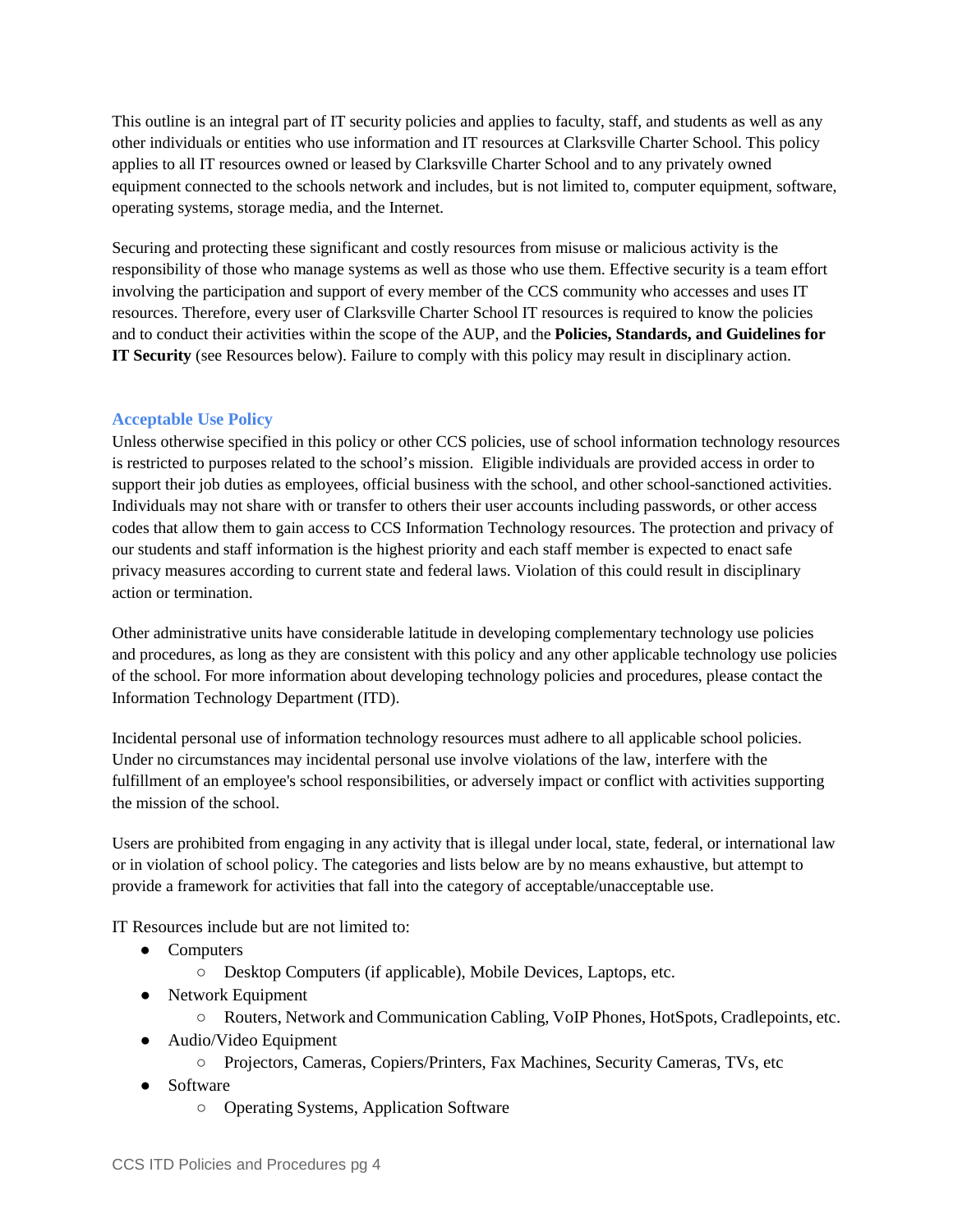- Resources
	- Group Drive File Storage, Website File Storage, Email Accounts, Social Networking Accounts, etc.

The following activities provide a general roadmap to use CCS's technology resources in an acceptable manner:

- 1. You agree to, learn about and comply with all information outlined in this AUP document
- 2. Persons to whom items are assigned are expected to exercise reasonable care to protect those items against damage, loss and theft. "Reasonable care" is defined as:
	- Never leaving items unattended
	- Never lending, giving or releasing items to a person other than an employee of the ITD
	- Never removing protective accessories or features (e.g. cases, bumpers)
	- Keeping items away from dangerous conditions (e.g. liquids, heat sources, unstable surfaces or items) and preventing actions which promote damage beyond normal wear and tear
- 3. You must immediately report damaged, lost or stolen items/resources. Items reported stolen or missing will require a police report.
- 4. You are expected to make a reasonable effort to protect your passwords, private information and data.
- 5. Employees must use extreme caution when opening email attachments received from unknown senders
- 6. All users should lock the workstation when unattended
- 7. Upon termination of employment, all technology must be returned immediately on your final day. If any attempt to collect the items have failed, all matters will be handled by local law enforcement. *For more information, please contact the CCS Information Technology Department.*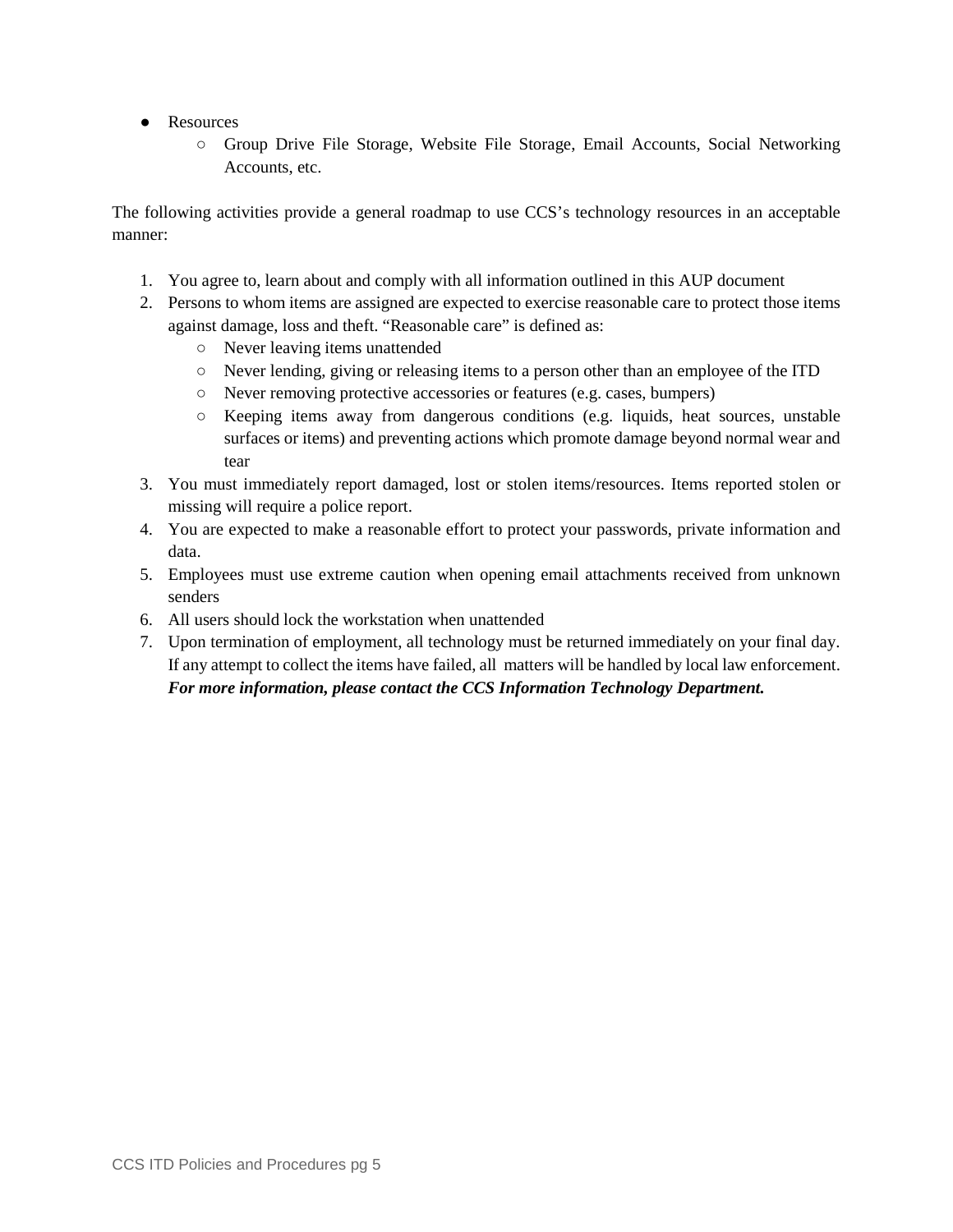# **Unacceptable Use**

#### **Excessive Non-Priority Use of Computing Resources**

Priority for the use of IT resources is given to activities related to the school's missions of teaching, learning, research, and outreach. CCS computer and resources are limited in capacity and are in high demand. To conserve IT resource capacity for all users, individuals should exercise restraint when utilizing computing and system resources. Individual users may be required to stop non-priority use of IT resources, such as recreational activities and non-academic, non-business services.

Unacceptable system and network activities include:

Engaging in or effecting security breaches or malicious use of system communication including, but not limited to:

- 1. Obtaining configuration information about a network or system for which the user does not have administrative responsibility.
- 2.

#### **Unauthorized Use of CCS Property**

Users are responsible for complying with all applicable laws and regulations regarding the dissemination and protection of data and information that is confidential, particularly with regards to the Family Educational Rights and Privacy Act of 1974 (FERPA), the Health Insurance Portability and Accountability Act (HIPAA), Children's Internet Protection Act (CIPA) , and any other applicable state and federal legislation dealing with information privacy. Violations include, but are not limited to:

- 1. Except as provided by fair use principles, engaging in unauthorized copying, distribution, display, or publication of copyrighted material including, but not limited to, digitization and distribution of photographs from magazines, books, or other copyrighted sources; copyrighted music or video; and the installation of any copyrighted software without an appropriate license.
- 2. Using, displaying, or publishing licensed trademarks, including Clarksville Charter School's trademarks, without license or authorization or using them in a manner inconsistent with any terms of authorization.
- 3. Exporting software, technical information, encryption software, or technology in violation of international or regional export control laws.

Inappropriate or malicious use of IT systems includes:

- 1. Setting up file sharing in which protected intellectual property is illegally shared.
- 2. Intentionally introducing malicious programs into the system or server (e.g., viruses, worms, Trojan horses, email bombs, etc.).
- 3. Inappropriate use or sharing of school-authorized IT privileges or resources.
- 4. Changing another user's password, access, or authorizations.
- 5. Using an Clarksville Charter School computing asset to actively engage in displaying, or transmitting material that is in violation of sexual harassment policy or laws, hostile workplace laws, or other illegal activity.
- 6. Using an Clarksville Charter School computing asset for any private purpose or for personal gain.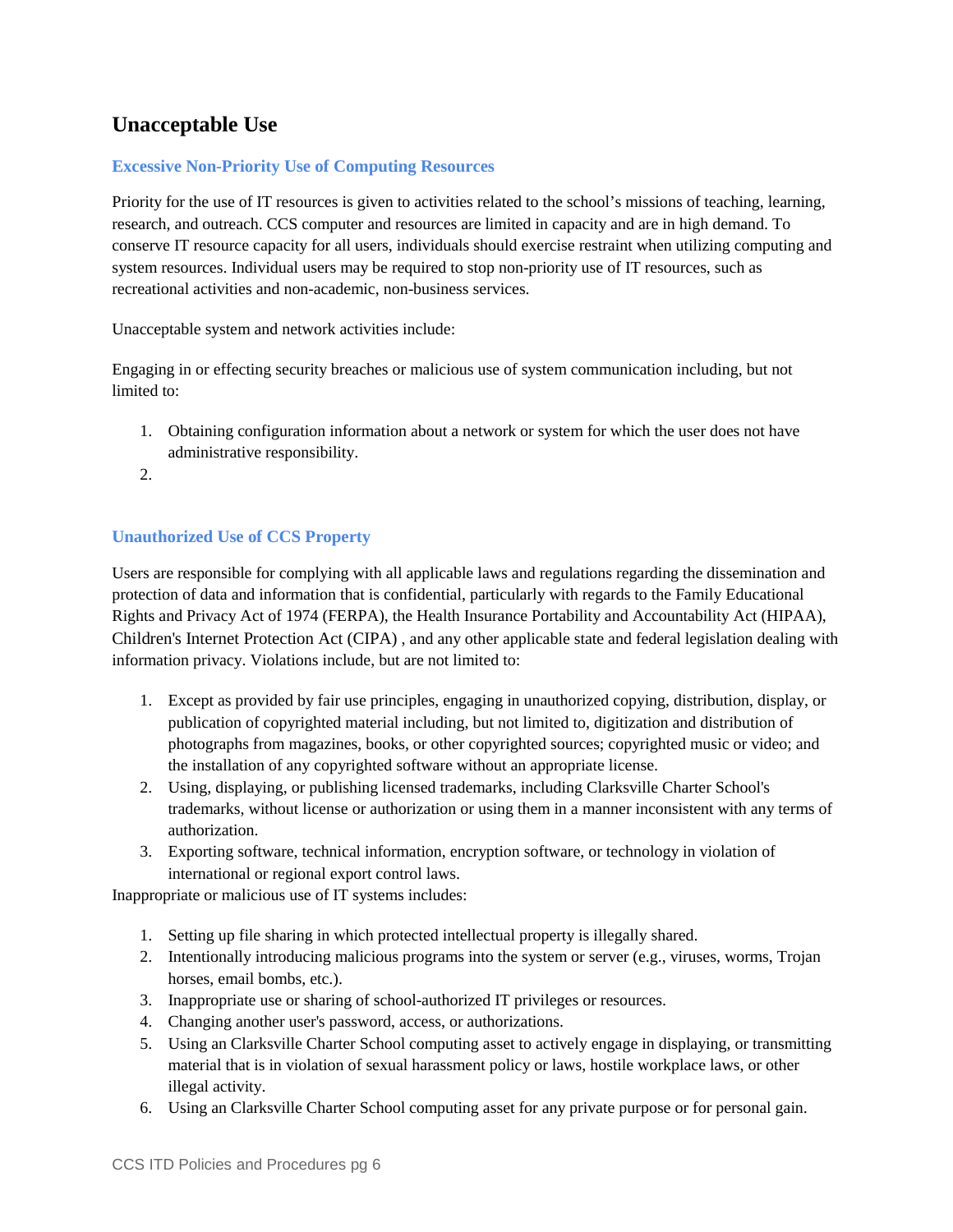#### **Misuse of Electronic Communications**

Electronic communications are essential in carrying out the activities of the school and for individual communication among staff, faculty, students, and their correspondents. Individuals are required to know and comply with the school's policy on **Mass Email and Effective Electronic Communication** (see Resources below).

#### Key **prohibitions** include:

- 1. Sending unsolicited messages, including "junk mail" or other advertising material, to individuals who did not specifically request such material, except as approved under the policy on Mass Email and Effective Electronic Communication.
- 2. Engaging in harassment via electronic communications whether through language, frequency, or size of messages.
- 3. Masquerading as someone else by using their email or internet address or electronic signature.
- 4. Soliciting email from any other email address, other than that of the poster's account, with the intent to harass or to collect replies.
- 5. Creating or forwarding "chain letters" or solicitations for business schemes.
- 6. Using email originating from Clarksville Charter School's provided accounts for commercial use or personal gain.

## **Enforcement**

The Acceptable Use of Information Technology Resources policy is enforced through the following mechanisms. Any user who discovers unauthorized access attempts or other improper usage of Clarksville Charter School technology should report the infraction to the Information Technology Department, or other appropriate administrators. Management personnel are responsible for ensuring employees are aware of and trained in the provisions of this policy.

#### **Interim Measures**

The school may temporarily disable service to an individual or a computing device, when an apparent misuse of school computing facilities or systems has occurred, and the misuse:

- 1. Is a violation of criminal law
- 2. Has the potential to cause significant damage to or interference with school facilities or services
- 3. May cause significant damage to another person
- 4. May result in liability to the school

An attempt will be made to contact the person responsible for the account or equipment prior to disabling service unless law enforcement authorities forbid it or Information Technology staff determine that immediate action is necessary to preserve the integrity of the school network. In any case, the user shall be informed as soon as possible so that they may present reasons in writing why their use is not a violation or that they have authorization for the use.

#### **Suspension of Services and Other Action**

Users may be issued warnings, may be required to agree to conditions of continued service, or may have their privileges suspended or denied if: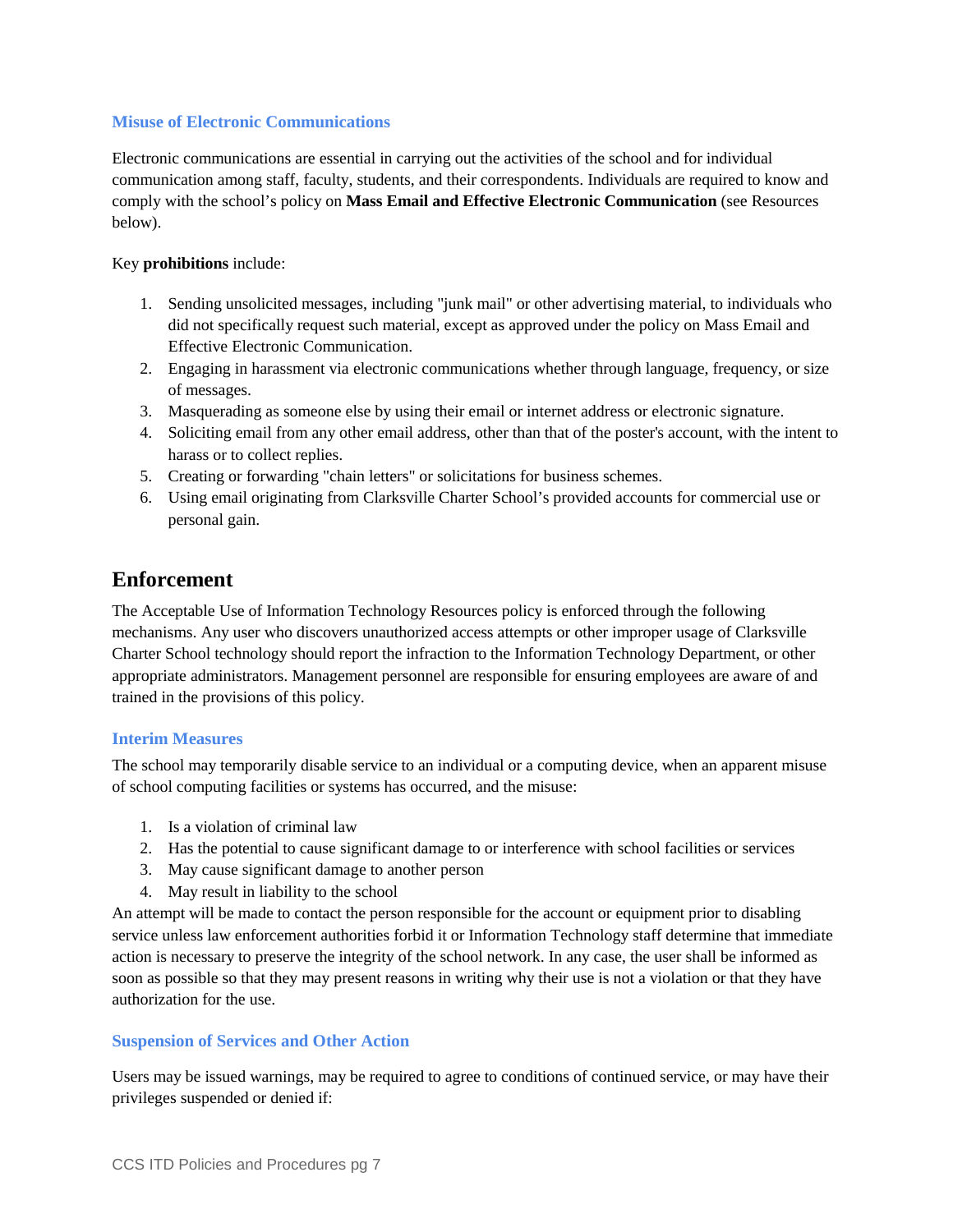- After hearing the user's explanation of the alleged violation, an IT administrator has made a determination that the user has engaged in a violation of this code, or
- An employee disciplinary body has determined that the user has engaged in a violation of the code.

# **Password Policies and Procedures**

#### **Overview**

Passwords are an important aspect of computer security. They are the front line of protection for user accounts. A poorly chosen password may result in the compromise of Clarksville Charter School's entire network. As such, all employees (including contractors and vendors with access to Clarksville Charter School network) are responsible for taking the appropriate steps, as outlined below, to select and secure their passwords. The scope of this policy includes all personnel who have or are responsible for an account (or any form of access that supports or requires a password) on any system that resides at any CCS facility, has access to the CCS database, or stores any non-public information pertaining to CCS. **The Password Protection Standards** below also apply to the use of family accounts and should always be handled with care and common sense.

#### **Standards**

A. General Password Construction Guidelines

Passwords are used for various purposes at Clarksville Charter School. Some of the more common uses include: user-level accounts, web accounts, email accounts, screensaver protection, voicemail password, and local router logins. Everyone should be aware of how to select strong passwords.

1. Poor, unacceptable passwords have the following characteristCCS:



The password contains fewer than ten characters

The password is a word found in a dictionary (English or foreign)

The password is a common usage word such as:

- Names of family, pets, friends, coworkers, fantasy characters, etc.
- Computer terms and names, commands, sites, companies, hardware, software
- Acronyms for the agency or city.
- Birthdays and other personal information such as addresses and phone numbers
- Word or number patterns like aaabbb, qwerty, zyxwvuts, 123321, etc.
- Any of the above spelled backwards
- Any of the above preceded or followed by a digit (e.g., secret1, 1 secret)

2. Strong (acceptable) passwords have the following characteristCCS:

Contain both upper and lowercase characters (e.g., a-z, AZ)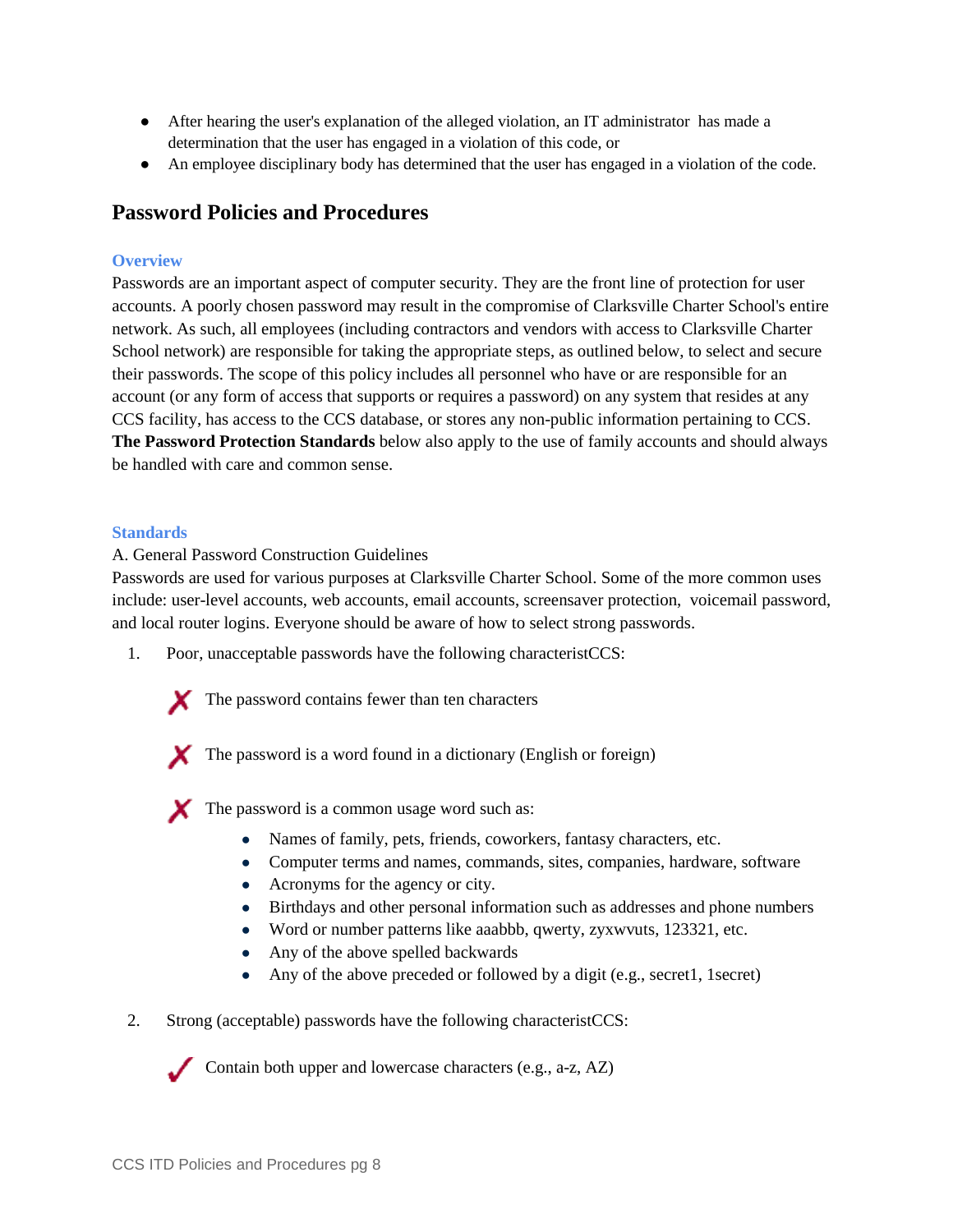Have digits and punctuation characters as well as letters (e.g., 0-9,  $\lceil \omega \# \$\% \wedge \&*(\cdot)\ \rceil$  - $=\frown$ {}[]:";í $\Leftrightarrow$ ?,./)

Are at least ten alphanumeric characters long

Are not based on personal information, names of family, etc.

Try to create passwords that can be easily remembered. One way to do this is create a password based on a song title, affirmation, or other phrase. For example, the phrase might be: ?This May Be One Way To Remember? and the password could be: ?TmB1w2R!? or ?Tmb1W >  $r \sim$ ? or some other variation.

NOTE: Do not use either of these examples as passwords!

#### **B. Password Protection Standards**

Do not use the same password for Clarksville Charter School accounts as for other non Clarksville Charter School access (e.g., personal ISP account, personal email accounts, etc.).

*Here is a list of "don'ts":*

- X Don't reveal a password over the phone to ANYONE. X Don't reveal a password in an e-mail message. X Don't talk about a password in front of others.  $\boldsymbol{X}$  Don't hint at the format of a password (e.g., "my family name"). X Don't reveal a password on questionnaires or security forms.
	- $\boldsymbol{X}$  Don't share a password with family members.
	- X Don't reveal a password to co-workers while on vacation.
- X Don't write a password in an obvious place that is accessible to others.

Do not share passwords with anyone, including passwords associated to ANY student accounts. All passwords are to be treated as sensitive, confidential CCS information. If a password is requested by a parent or student, simply forward them an associated link to reset their password. We are not responsible for creating passwords for end-users.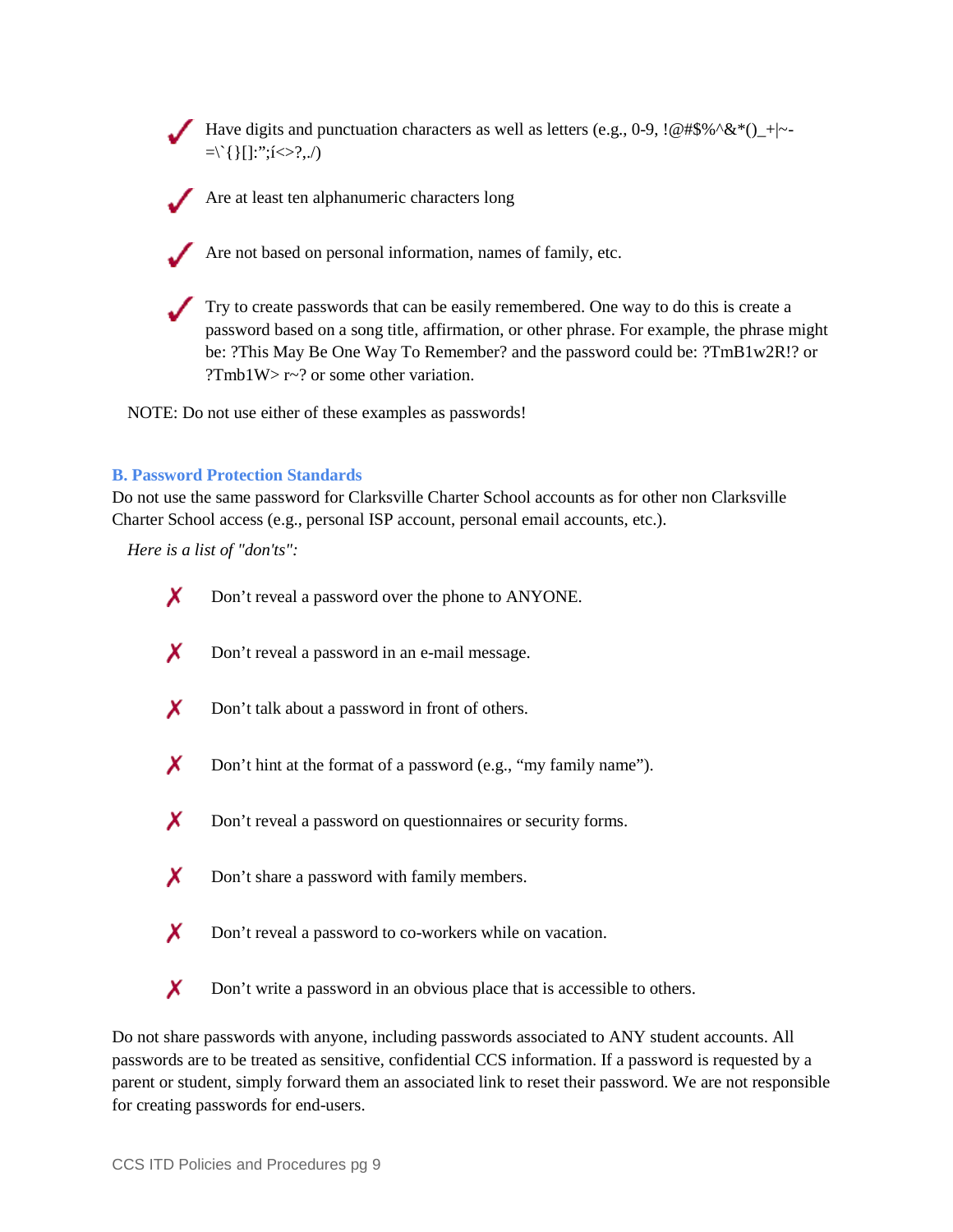Disabling Login Password

## **Internet and Email Policy**

#### **Overview**

Voice mail, email, and internet usage assigned to an employee's computer or telephone extensions are solely for the purpose of conducting Clarksville Charter School business. Most job responsibilities at CCS require access to the internet and the use of software. Only people appropriately authorized, for CCS purposes, may use the internet to access and download additional software.

This authorization is generally exclusive to decisions that the ITD makes in conjunction with the need to perform your job duties and any request made from managers or directors.

#### **Software Access**

Software needed, in addition to the Google products, must be authorized by your manager and downloaded by the ITD staff. If you need access to software or websites, please talk with your manager and consult with the ITD to explain what you expect to receive from the product. All reasonable requests that are not considered a security risk will be considered for you and other employees.

#### **Internet Usage**

Internet use on Clarksville Charter School time, using CCS-owned devices that are connected to the schools network, is authorized to conduct school business only. Internet use brings the possibility of breaches of the security of confidential information. Internet use also creates the possibility of contamination to our system via viruses or spyware. Spyware allows unauthorized people, outside of CCS, potential access to CCS passwords and other confidential information.

Removing such programs from the network requires IT staff to invest time and attention that is better devoted to making technological progress. For this reason, and to assure the use of work time appropriately for work, we ask staff members to limit internet use.

Additionally, under no circumstances may CCS owned computers or other electronic equipment, including devices owned by the employee, be used on CCS time at work to obtain, view, or reach any pornographic, or otherwise immoral, unethical, or non-business-related internet sites. Doing so can lead to disciplinary action up to and including termination of employment.

#### **Social Media**

We understand that part of what you do in social media is outreach that recruits new employees and enhances our school brand. Many employees have social media responsibilities in their job description including the social media marketers, tech support, and recruiters.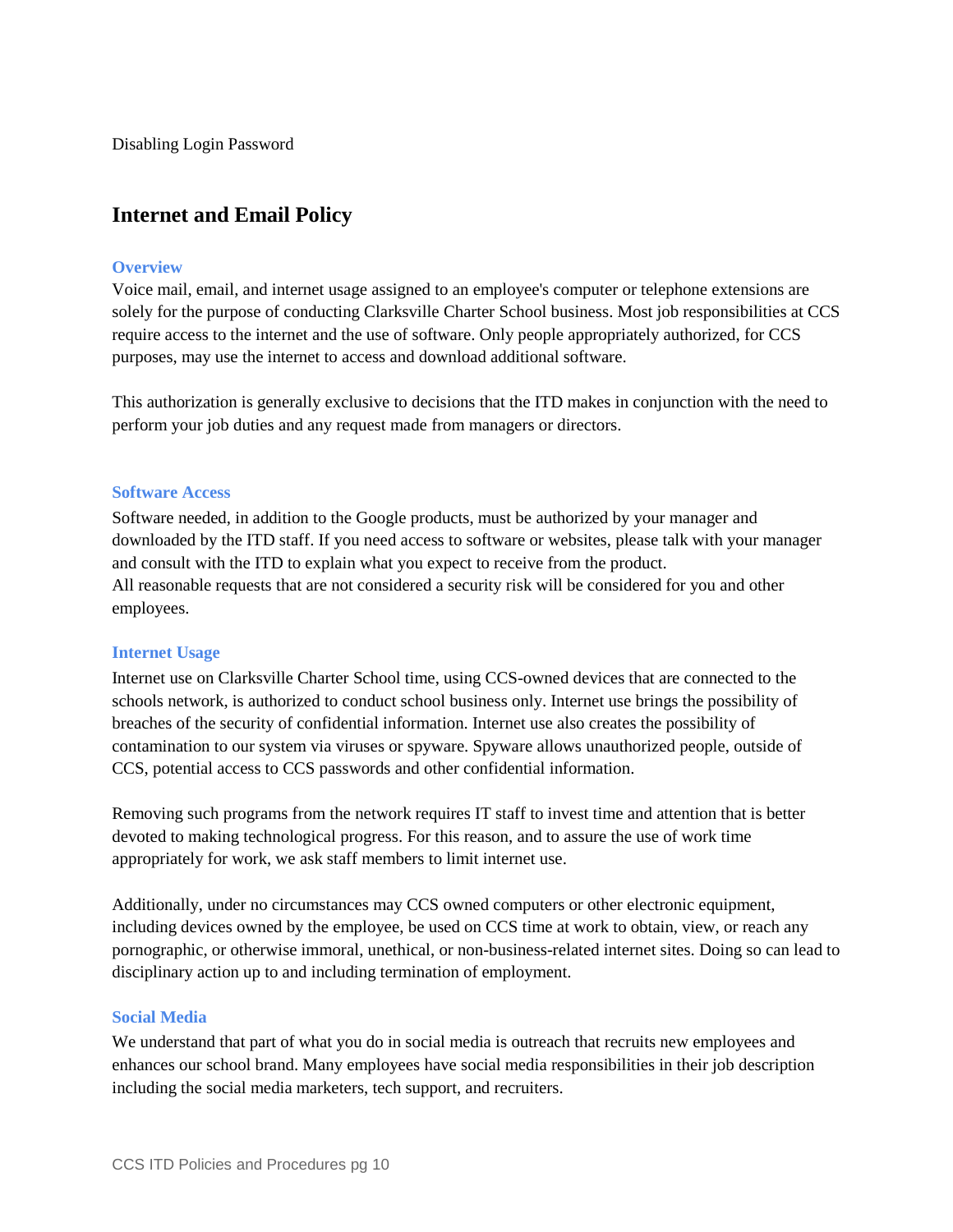We strongly encourage you to limit the use of social media to work-related content and outreach during work hours. Additionally, you are prohibited from sharing any confidential or protected information that belongs to or is about CCS. You are strongly encouraged not to share disparaging information that places CCS or coworkers in an unfavorable light.

The school's reputation and brand should be protected by all employees. The lives and actions of your coworkers should never be shared online. Please note the confidentiality of all students should be kept at all times.

There are great advantages to the use of social media and disadvantages; those include but are not limited to:

- The overuse and availability of bandwidth to all employees
- Malware and network hijack
- Decrease in work productivity
- ●

In social media participation from work devices or during working hours, social media content that discriminates against any protected classification including age, race, color, religion, gender, national origin, disability, or genetic information is prohibited. It is CCS's policy to also recognize sexual preference as qualifying for discrimination protection. Any employee, who participates in social media, who violates this policy, will be dealt with according to the CCS harassment policy.

#### **Email Usage at CCS**

Email is to be used for CCS business only. CCS confidential information must not be shared outside of the school, without authorization, at any time. You are also not to conduct personal business using CCS computers or emails.

Please keep this in mind, also, as you consider forwarding non-business emails to associates, family or friends. Non-business related emails waste time and attention.

Viewing pornography, or sending pornographic jokes or stories via email, is considered sexual harassment and will be addressed according to our sexual harassment policy. Immediate termination is the most frequent disciplinary action. *Please keep all email messaging appropriate and professional when communicating with co-workers and families*.

#### **Mass Email and Effective Electronic Communication**

All electronic communications are expected to comply with federal and state laws, as well as school regulations and policies.

Permission to mail to a group is not needed if you are the authorized sender for the group or are conducting normal school business. Before using a list that someone else owns, you must ask permission to use it. Access to a list does not necessarily imply permission to use.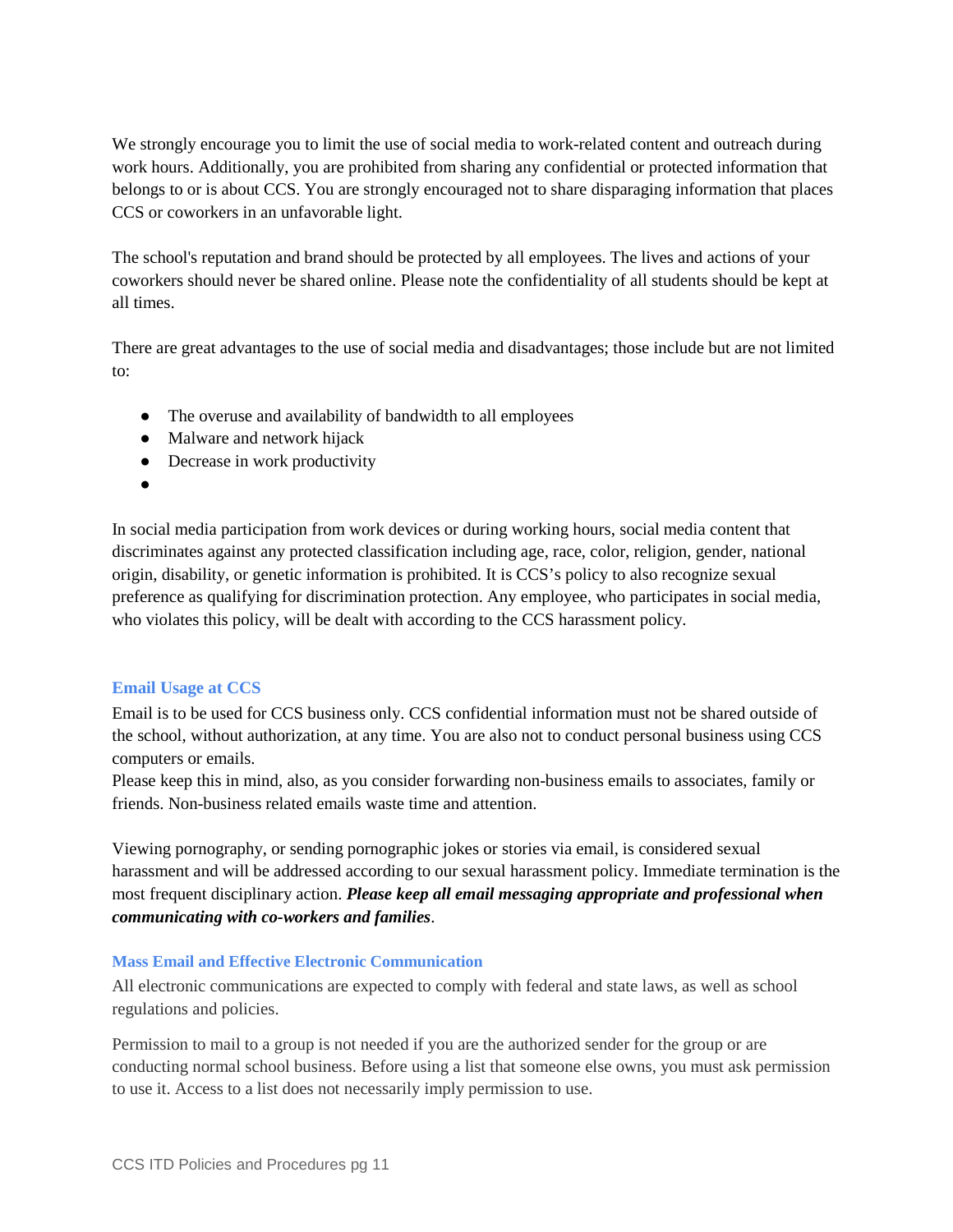If you wish to do a large mailing to a group you must get approval from a manager.

#### **Mass Email Checklist**

Before you send a large-scale mailing, you should ensure you can answer "yes" to each of the following questions:

- Is email the best or appropriate method to get information to your intended audience?
- Is the message relevant to the school's core missions?
- Have you included in the content of the message:
	- A "From:" address where replies will be received
	- The office, organization, or individual sending the message
	- Contact information if there is a question, comment, or complaint about the message
	- An explanation of why the recipient is receiving the message
	- Required information presented
	- Pointers to our website or elsewhere for additional information
- Do you have authorization to use the mailing list?
- If your mailing will go to more than 1,000 recipients, do you have approval to do a mass mailing to your intended audience?

Please note that Gmail has strict sending limits when sending bulk mail. Contact your ITD for more information about these limitations.

#### **Employee Email**

Keep in mind that CCS owns any communication sent via email or that is stored on CCS equipment. Management and other authorized staff have the right to access any material in your email or on your computer at any time. Please do not consider your electronic communication, storage or access to be private if it is created or stored on work devices.

#### **Emails That Discriminate**

Any email content that discriminates against any protected classification including age, race, color, religion, sex, national origin, disability, or genetic information is prohibited. Any employee who sends an email that violates this policy will be dealt with according to the harassment policy. Threatening or offensive emails are prohibited at Clarksville Charter School.

#### **Phishing Emails are SCAMS**

Phishing is a type of attack carried out in order to steal usernames, passwords, credit card information, Social Security Numbers, and other sensitive data by masquerading as a trustworthy entity. Phishing is most often seen in the form of malicious emails pretending to be from credible sources. We ask that you do your due diligence to ensure the email is safe and coming from a reputable source. No institution, bank or otherwise, will ever ask for private information via email. It may not always be easy to tell whether an email or website is legitimate, but there are many ways to help:

• In the body of an email, you might see questions asking you to "verify" or "update your account" or "failure to update your records will result in account suspension." It is usually safe to assume that no credible organization will ever ask you to re-enter it, so do not fall for this trap.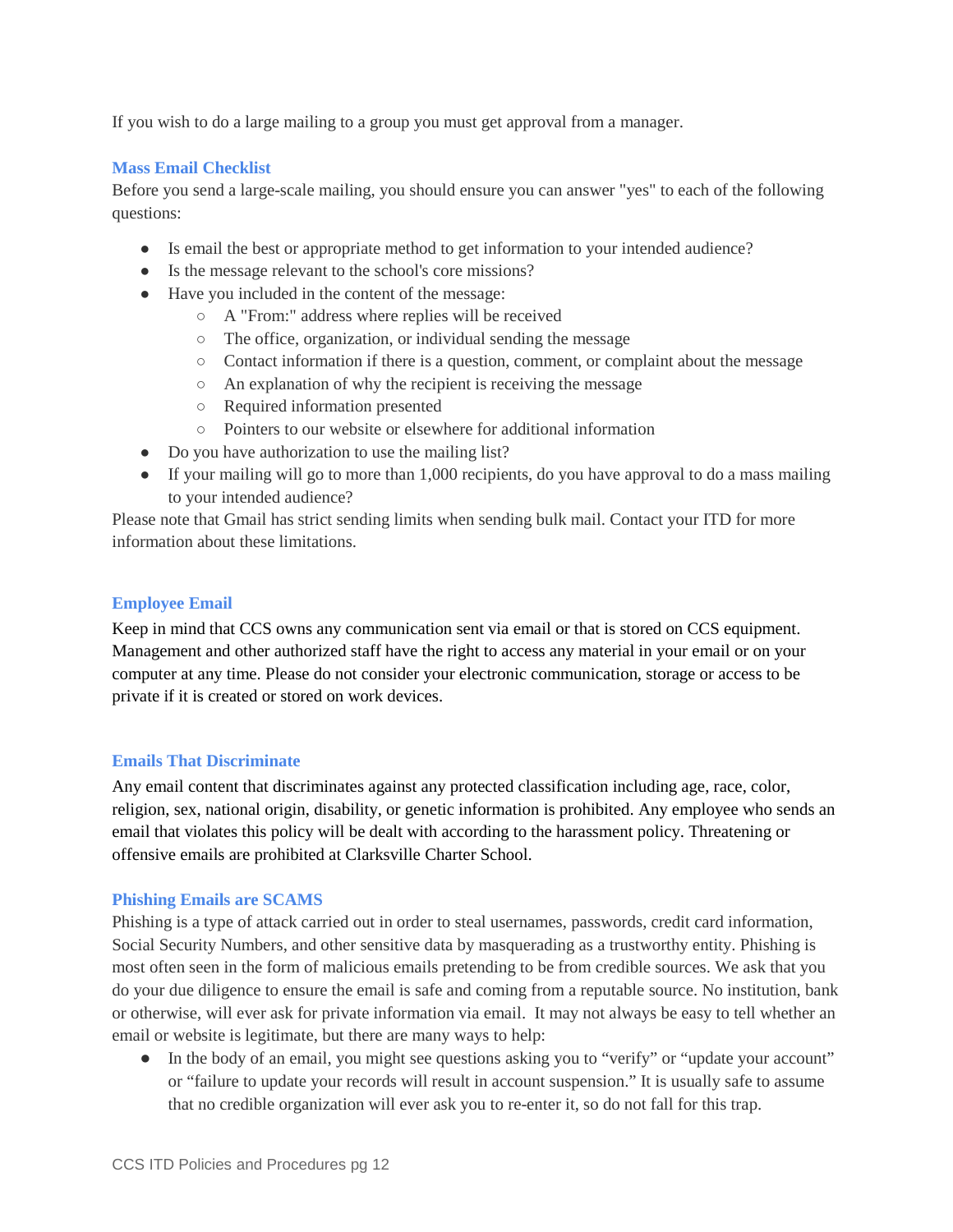- Any email that asks for your personal or sensitive information should be seriously scoured and not trusted. Even if the email has official logos or text or even links to a legitimate website, it could easily be fraudulent. **Never give out your personal information.**
- Do not respond to warning messages claiming you have a virus or have been hacked
- Check the email address ask yourself: "does it come from someone you know, are you expecting an email from that source, does it match or legitimize the organization it is tied to"
- Hover over the link, don't click it. (Look at the bottom left corner of your monitor to reveal the URL)
- Never forward emails that aren't work related. Emails with advertisements and/or suggestions to forward to someone else are usually a trap and could introduce viruses to all users

If you suspect any malicious activity, please contact the ITD immediately.

# **Staff Equipment Policy**

#### **Overview (Pending review)**

CCS attempts to provide sufficient equipment to allow employees to manage their duties efficiently. Equipment is usually assigned and issued immediately upon hire for all new employees. All new devices require a minimum of 1-3 weeks for delivery and configuration, therefore management is advised to notify the ITD immediately upon hiring a new staff member.

This document provides Clarksville Charter School (CCS) policy requirements to assure appropriate and equitable issuance to faculty and staff of basic computer technology equipment. This policy guides faculty and staff concerning utilization and support of computer and peripheral needs and basic network access, as well as personal responsibilities of the employee and supervisor.

**New Hire Details** - When welcoming a new employee on board, it is required that management send the Information Technology Department (ITD) with the following details:

- The employees full name
- Supervisor or manager
- Address (only necessary for staff that work off-site)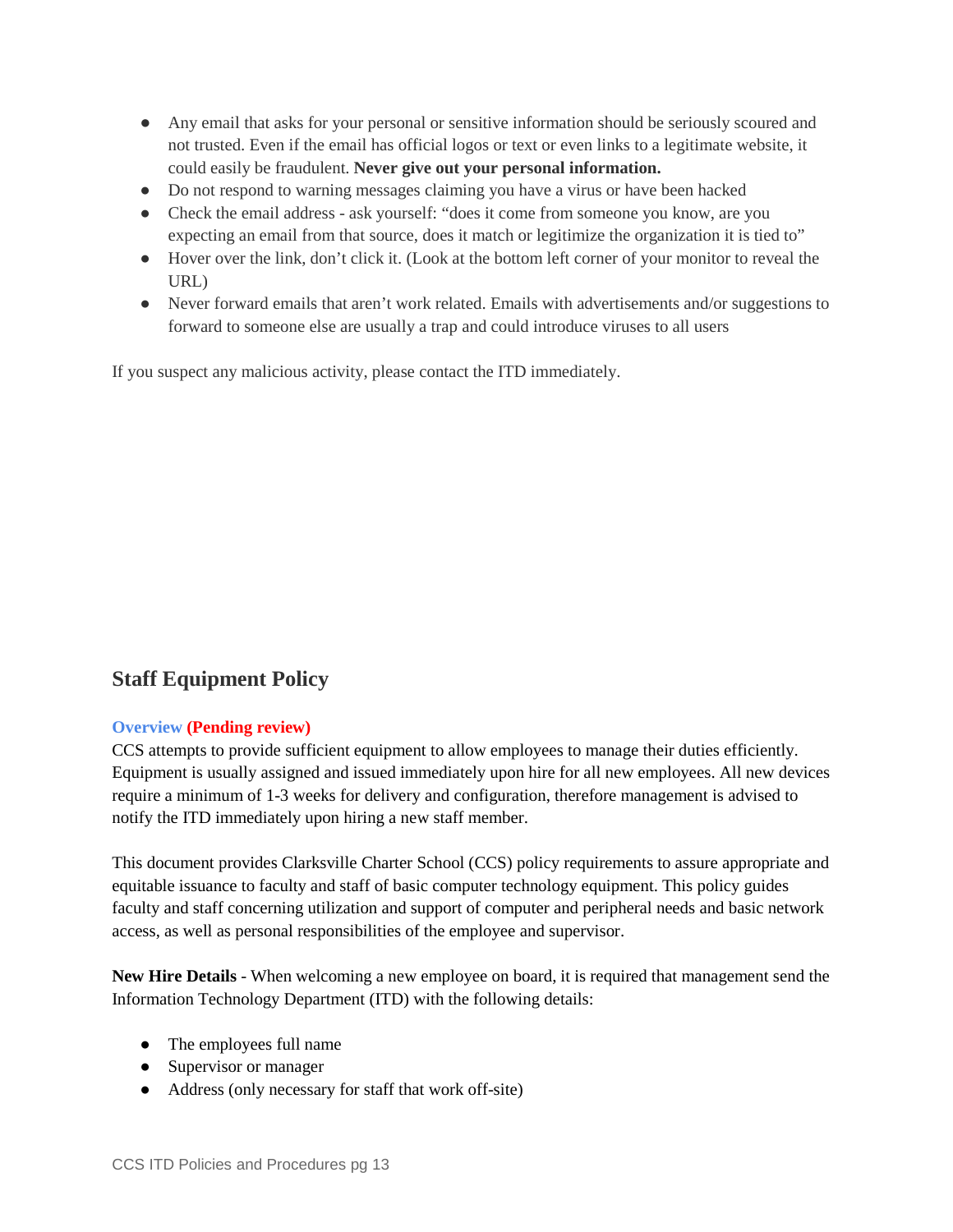- Title of position (please include department)
- Start Date
- Equipment needed (only if they require additional equipment)
- E-mail address you'd like to assign

Standard devices and equipment offered to all employees include, but are not limited to:

- 1. HP Elitebook 15.6 a fast 15.6 laptop which usually includes touchscreen
- 2. Brother MFC-J985DW wireless printer/scanner/fax machine
- 3. 1 or 2 displays, keyboard, mouse, and dock (offered to office staff ONLY)
- 4. Office phone (offered to office staff ONLY)

Please note, all request should have prior approval from a manager and be made by submitting a ticket via helpdesk: [tech-stafforders@inspireschools.org.](mailto:tech-help@inspireschools.org) For detailed instructions on placing orders, please see the Technology Ordering Policy. \**All devices are subject to change without notice.*

#### **CCS Owned Equipment**

Any device or computer including, but not limited to, desk phones, smartphones, tablets, laptops, desktop computers, and iPads that CCS provides for your use, should only be used for school business. Keep in mind that CCS owns the devices and the information in these devices. If you leave the school for any reason, CCS will require that you return the equipment on your last day of work.

You may use personal electronic devices that are **not** connected to the CCS network to access any appropriate internet site during breaks and lunch.

#### **Staff Use of Equipment/Materials**

The equipment at CCS is for the benefit of staff and student instruction. The care of all devices is the responsibility of each staff member. If at any time there is an issue with a computing device, please contact the ITD for more instructions. Employees may use equipment for non-instructional and not-forprofit use, subject to the following conditions:

- 1. If school owned equipment is to be removed from it's assigned location, prior approval must be given by management.
- 2. The employee is responsible for the cost of repairing any damaged and lost item while in the employees possession. Please immediately contact your manager and the ITD with any reports of loss or damage.
- 3. In no circumstance may equipment be used for private or personal business ventures, only school business.
- 4. Upon departure from CCS all staff are asked to return their items on the last day. If all attempts to collect a device is unsuccessful, the matter will be handed over to local law enforcement.

#### **Pre-Purchase Review Requirements**

To ensure sound purchasing, supportability, appropriate pricing and assure security of the school's resources, the purchase of all CCS technology equipment and software, regardless of the source of funds, shall be approved by the ITD prior to purchase. If there is an item that is "out of the ordinary," prior approval from a manager must be given.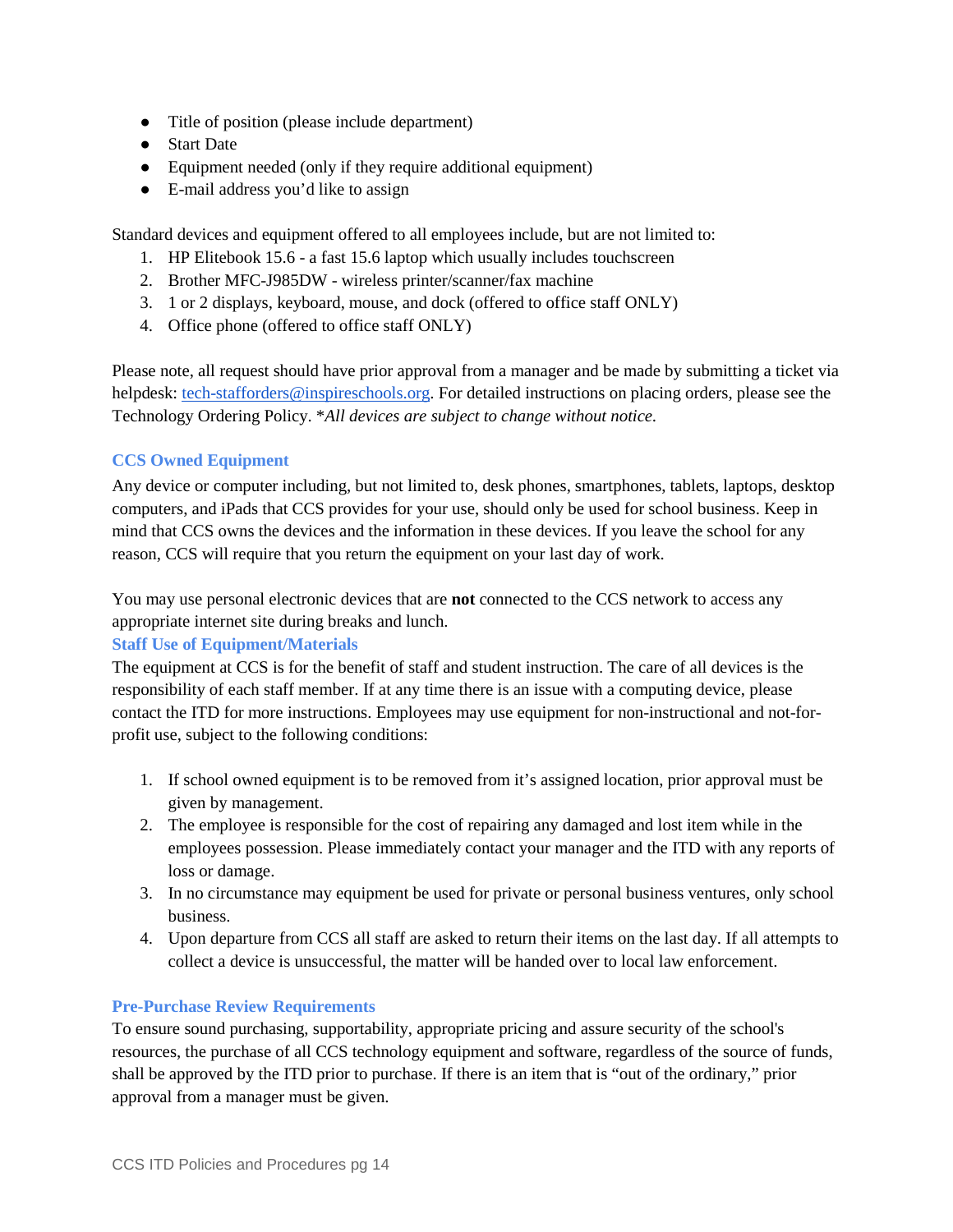\*Please note, the school has a large list of vendors or suppliers that support our organizational needs, therefore the lead time for items purchased through these vendors may vary.

#### **Software**

The school considers software piracy a serious offense. CCS abides by legal requirements for licensing software. Only licensed software will be installed on school owned equipment. The Information Technology Department will be responsible for purchasing licenses for applications that are appropriate and included as part of the standard configuration.

We strongly discourage the purchase of licensing for individual and small groups, unless this is apart of your job duties. The Information Technology staff will not be liable for licensing issues when software isn't in accordance with use for school related business and didn't have prior authorization of purchase. Licensing purchases that have not been approved by management may be classified as a personal purchase and may not be reimbursed, this also applies to hardware. In order to provide a software recovery mechanism for individuals and small groups, each department is required to maintain the licensing documentation and original media of software purchases.

Software purchased through the school shall not be installed on personally owned computers without approval.

#### **Security**

Providing technology to all staff and students opens up to a certain amount of threats and malicious activity. It is the responsibility of CCS to insure that we're compliant with local, state and federal laws prohibiting the unfair use and distribution of confidential information. Every member of the CCS community is responsible for protecting the security of school information and information systems by adhering to the objectives and requirements stated within all CCS policies. If multiple policy statements or security standards are relevant for a specific situation, the most restrictive security standards will apply.

Failure to comply with established policies and practices may result in loss of computing privileges and/or disciplinary action.

#### **Replacement Cycle and Redeployment**

Where possible every opportunity to reuse or find new uses for retired computers will be explored before equipment is retired. Redeployment and/or replacement is at the discretion of the department manager and ITD. All employees are asked to contact their manager prior to requesting a replacement device from the Information Technology Department.

#### **Disposal of Equipment**

The CCS ITD is solely responsible for the sale and disposal of all computing equipment and peripheral storage devices when they are deemed surplus. No department or individual may arrange for the sale or collect money for school owned equipment, computers, furniture, or other supplies/materials purchased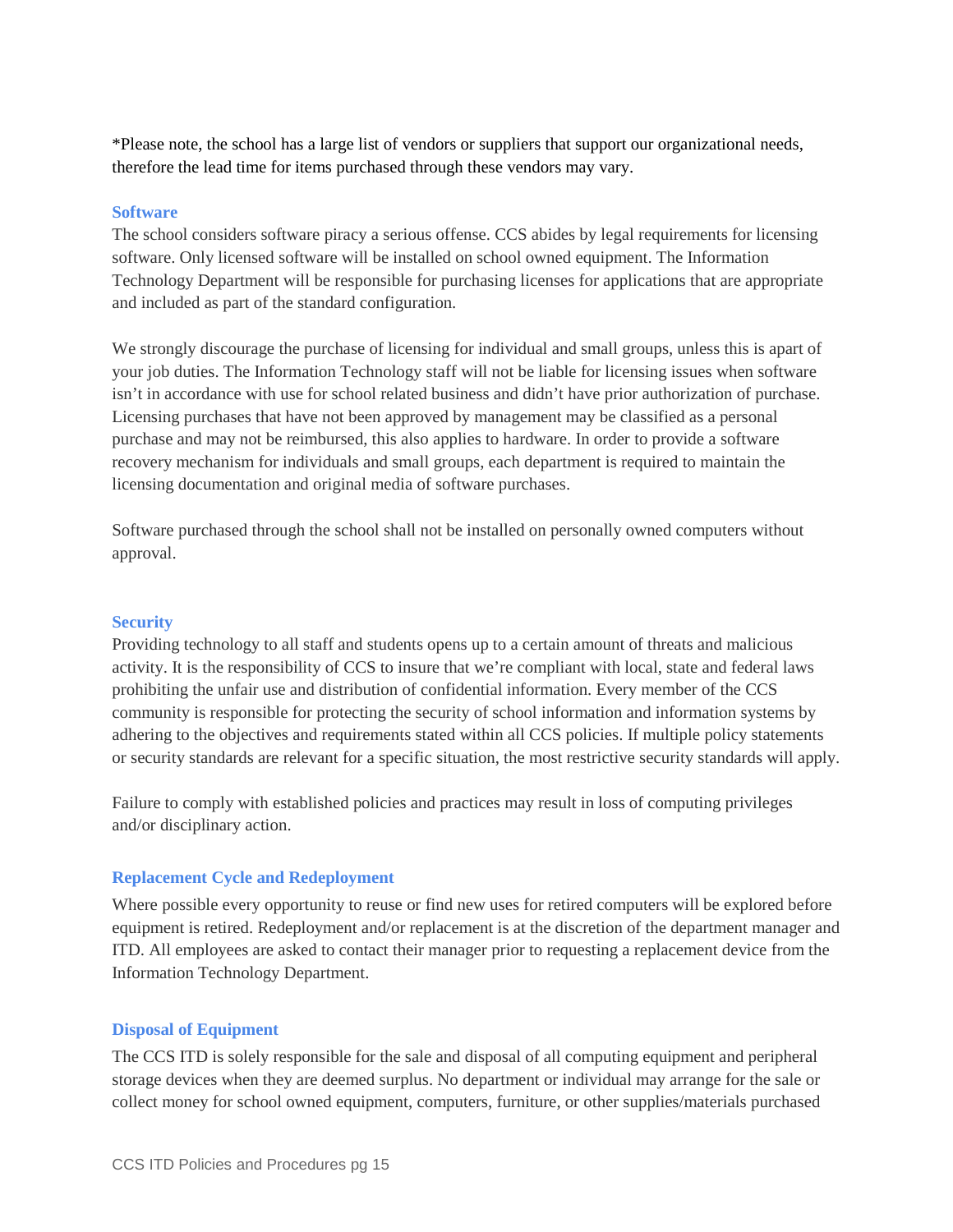with school funds, regardless of the source of funds. Departmental personnel may not gift or donate equipment, computers, cell phones, furniture, or other items without CCS approval. School owned equipment, computers, laptops, tablets, cell phones, furniture, and materials may not be removed from the school, converted to personal property, or retained for personal use when deemed excess.

# **Equipment Configuration Policy**

#### **Overview**

This policy has been established to create a standard configuration for all technology resources at CCS. Because of the variances between the types, makes, models, configurations, builds, versions, and brands of technology resources available, it is necessary to standardize all technology resources to make service and maintenance easier and also to help keep costs down.

#### **Policy**

All employees shall order and utilize equipment that is serviceable and recommended by the CCS IT Department. Since equipment availability changes over time, especially when referring to technology, a comprehensive list indicating appropriate hardware would be almost impossible to create. Because of this, any individual or department wishing to purchase technology equipment should first consult a CCS ITD staff member for current specifications for any given piece of equipment.

This applies to any and all technology equipment including, but not limited to:

- Computers (Servers, Desktop, Laptop, Tablets and Mobile Devices, etc.)
- HDTVs, Printers, scanners, copiers, fax machines, or all-in-one devices
- Projectors, and screens
- VoIP phones
- Digital cameras and camcorders
- Software (Application, Operating System, Network-Based, etc.)

#### **8x8 Virtual Office Phone System**

#### What is Virtual Office?

Virtual Office is a secure, cloud-based service that integrates voice, messaging, and meetings all in one place. You can use your virtual office with a traditional desk phone or a computer based softphone application. Providing this software makes it easy and fun to receive and place calls. If you'd like more instructions on how to use 8x8 Virtual Office, please contact your Information Technology Department for more details and instructions.

\*Do not provide your internal phone number or extension to the public, always use your external number and/or call queue extension.

# **Student Equipment Policy**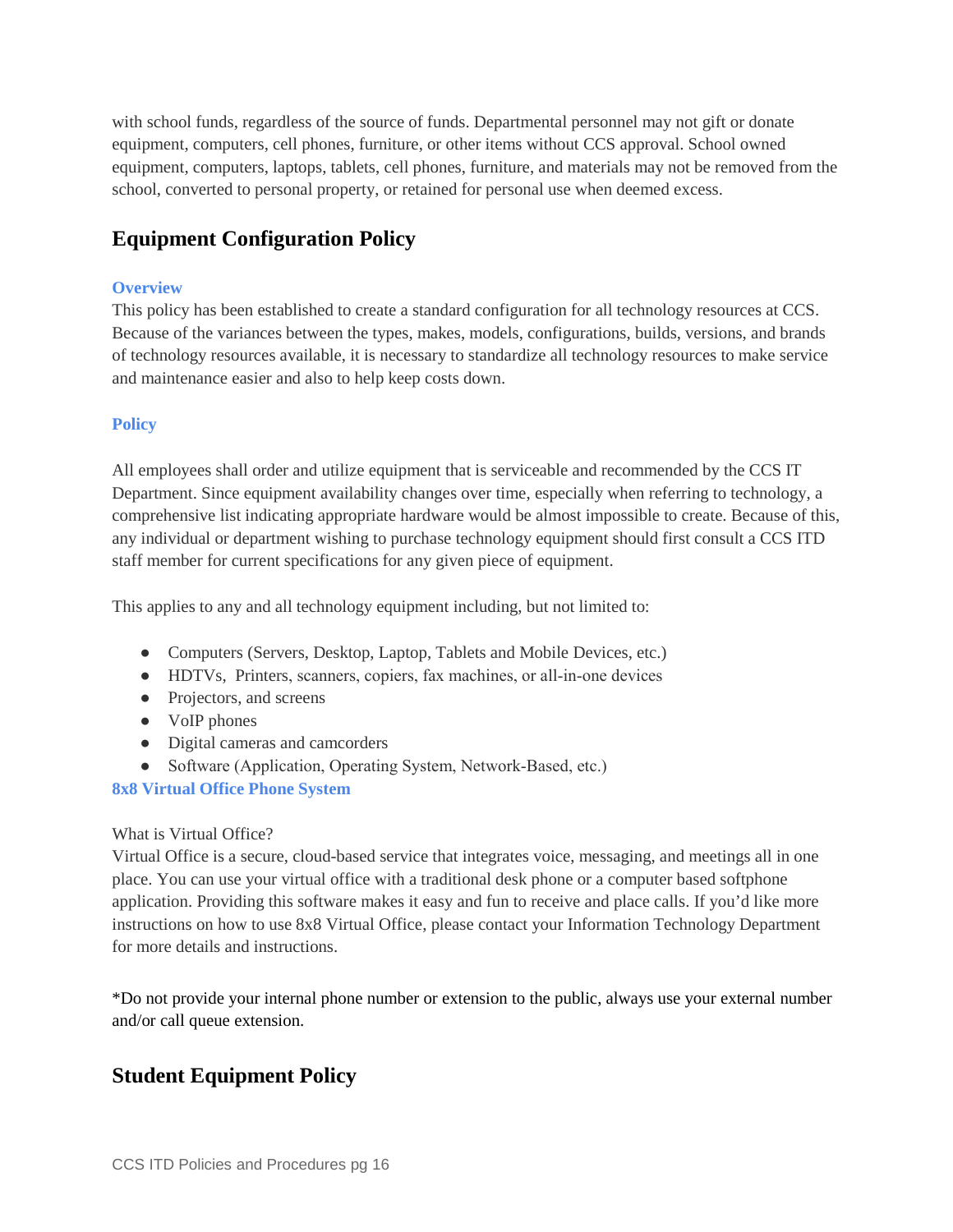#### **Overview**

Use of technology is a privilege extended to students in order to enhance learning and exchange information. The use of available hardware and software (including both external and internal resources) is for the purpose of facilitating the best learning experience. All students and families are required to comply with the Information Technology Acceptable Use Policy and any accompanying protocols.

#### **Student Use of Equipment/Materials**

The care of all equipment is the responsibility of each student/parent. If at any time there is an issue with a computing device, please contact the ITD for more instructions. Access to CCS technology, resources, and support is a privilege which offers a wealth of educational benefits. To maintain these privileges, all users must agree to, learn about, and comply with all information within this AUP document. Staff member's are required to know and understand policies related to student/parent usage of CCS devices.

- 1. Students are never allowed to leave a device unattended
- 2. Never lend out or transfer device's to other CCS students unless given permission
- 3. Keep all items away from dangerous conditions (e.g. liquids, heat sources, unstable surfaces or items) and keep away from conditions that would promote damage beyond normal wear and tear.
- 4. You are obligated to notify ITD of continued access to resources beyond student departure (e.g. withdrawal, graduation, expulsion) in the event ITD has not contacted you to do so.
- 5. The parent/guardian is expected to monitor and supervise device usage when their child is on the internet
- 6. All damages are to be immediately reported to the ITD

All parents are given a copy of the Acceptable Use Policy in addition to any support documents and policies.

Standard devices and equipment offered to all students include, but are not limited to:

- 1. HP 255 G6 15.6 inch laptop or Macbook Air 13 inch
- 2. Apple iMac 21 inch desktop
- 3. Amazon Fire Tablets and Ipads (versions may vary)
- 4. HP Officejet or Brother printers

*\*All available devices are subject to change without notice.*

#### **Equipment Transfer**

We do not allow students to transfer their devices to some one else, even those students that are currently enrolled in CCS without first contacting the Information Technology Department. There are times when exceptions can be made, depending on the circumstances. For instance, devices can be transferred within the same family from one sibling to another, however we must be informed of this transfer so all related records can be updated. If there are other circumstances, the device must be sent back to us so we can properly re-assign, image, refurbish, wipe/clear all personal information and user-installed software.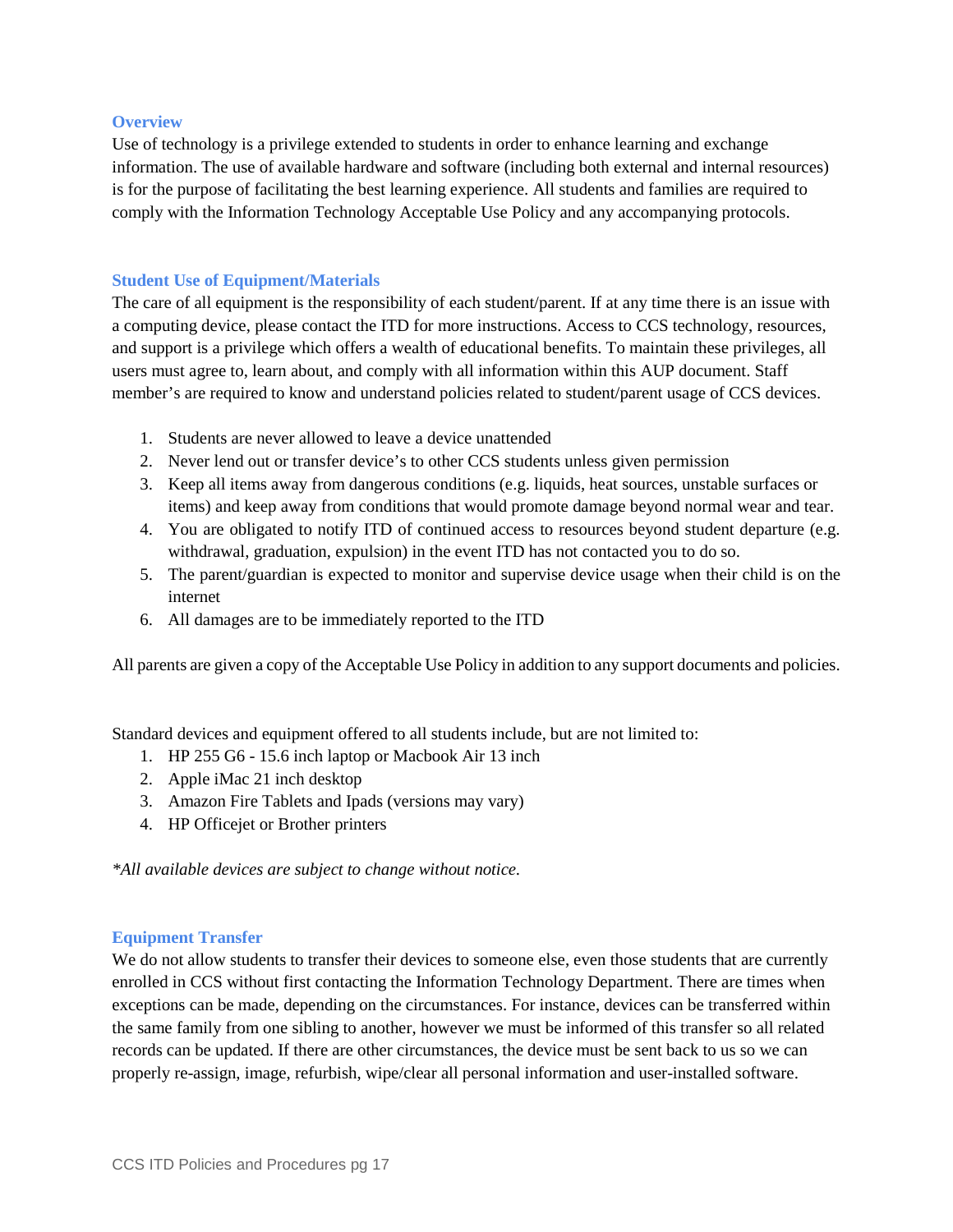#### **Damage Caused by Carelessness**

Much of the damage that occurs is the result of student carelessness. Damage caused by carelessness is not considered "Accidental Damage." Tablet and accessory damage resulting from carelessness will be assessed. Examples of student carelessness would be: iPad (pens) that are noticeably damaged, latches that hold the lid closed being pulled out of the computer case, sticky devices from liquid spills, broken LCD screens that result from shutting the lid with objects still in the keyboard, and the continual loss of keys from the keyboard. When asked how the damage occurred, the answer "I don't know", or "it was fine when I put it in my bag" will be considered damage caused by carelessness. *Habitual damage is considered abuse of school property.*

Individual school laptop computers and accessories must be returned to CCS at the end of each school year. Students who graduate early, are suspended or expelled, or terminate enrollment at CCS for any other reason must return their individual school technology on the date of termination or no later than 30 days after termination. Failure to return the computer will result in a theft report being filed with the local law enforcement. The student will also pay the replacement cost of the computer, or, if applicable, any insurance deductible.

Furthermore, the student will be responsible for any damage to the computer, consistent with the Acceptable Use Policy and must return the computer and accessories to the CCS Technology Department in satisfactory condition. The student may be charged a fee for any needed repairs not to exceed the replacement cost of the device.

#### **Multiple Device Replacements**

It is CCS policy to replace devices if there is a reasonable cause. Any technology purchased with the use of Instruction Funds is considered the property of Clarksville Charter School. It is the parents responsibility to see that reasonable care is always taken when any item is loaned to a student. Therefore CCS prohibits loaning any equipment more than 3 times during a school year per student. If a student damages an item and request for a replacement more than the allotted privileges, those consecutive occurrences will be considered abuse of school property and no device will be given out to that family/student for the remaining year. Excessive abuse of school property will lead to penalties placed on the students records and further investigation.

# Technology Orders

#### **Overview**

Technology is an important part of our learning environment and making sure we have those resources available is extremely important to the success of Clarksville Charter School. A reasonable attempt shall be made at all times to address the needs of our students and employees, particularly when those needs are due to an accessibility issue presented by a physical impairment or learning disability of some kind.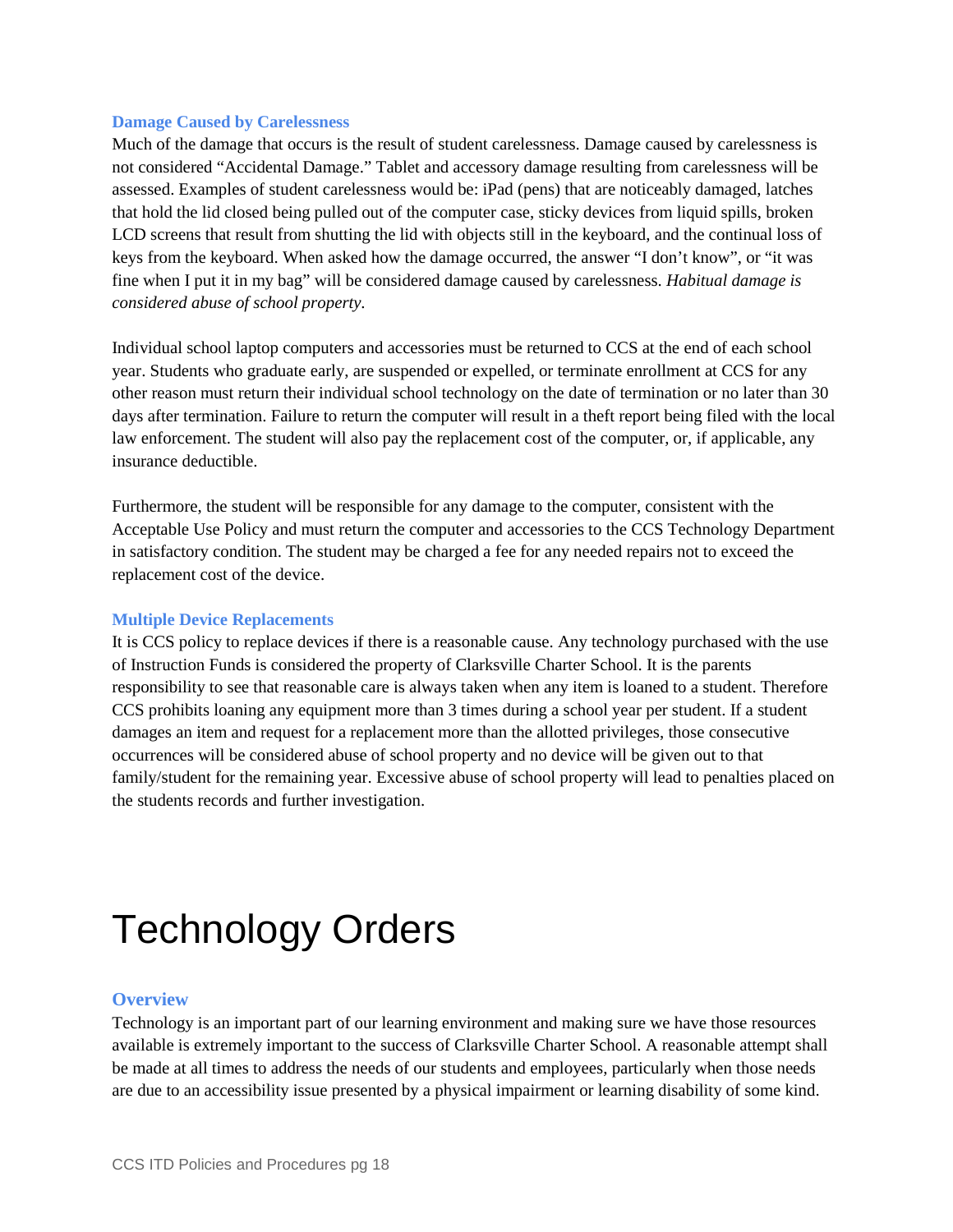The CCS IT Department shall make every effort to ensure that each and every student and or staff is presented with an equal or comparable environment regardless of the hurdle they may face.

#### **Policy**

This policy establishes the ordering guidelines for all CCS-owned technology resources. The purpose of this policy is to ensure that every CCS student is presented with an equal opportunity to learn and that all employees can adequately use the required technology equipment for the purpose of their required occupation. There are state regulated requirements that must be met where any physical and/or learning impairment exists for any student or work limitation exists for any employee. Please refer to Work Limitations guideline to determine if there are any reasonable accommodations that must be met. Please note that, the ITD is prohibited from making orders for "out of the ordinary" items for Special Education (SPED) students. If you require assistance with a SPED order, please contact your local Director.

Types of accessibility requirements include, but are not limited to, the following applications or devices.

- Screen reading software
- Stereo headsets or other sound devices
- Touchscreen laptops

#### **Work Limitations/Reasonable Accommodations**

The California Fair Employment and Housing Act requires that employers of five or more employees to provide reasonable accommodations for individuals with a physical or mental disability to apply for jobs and perform their essential job duties, unless it would cause an undue hardship. Reasonable accommodations include, but not limited to:

- 1. Changing job duties
- 2. Providing leave for medical care
- 3. Changing work schedules
- 4. Relocating the work area
- 5. Providing mechanical and electrical aids

Employers must initiate an "interactive process" when an applicant or employee requests reasonable accommodations. The ITD attempts to provide the most useful resources available to employees and students with a disability in a timely manner. If you want more information please contact the HR Director.

#### **Student Orders - Tech Store**

The Tech Centre is an integral solution for students to purchase items relevant to their specific needs. All student purchases should be made through the website. Employees that assist families with making technology purchases are expected to familiarize themselves with the use and function of the Tech Centre. To learn more about this great and easy way to place orders, please visit: **techstore.inspireschools.org.**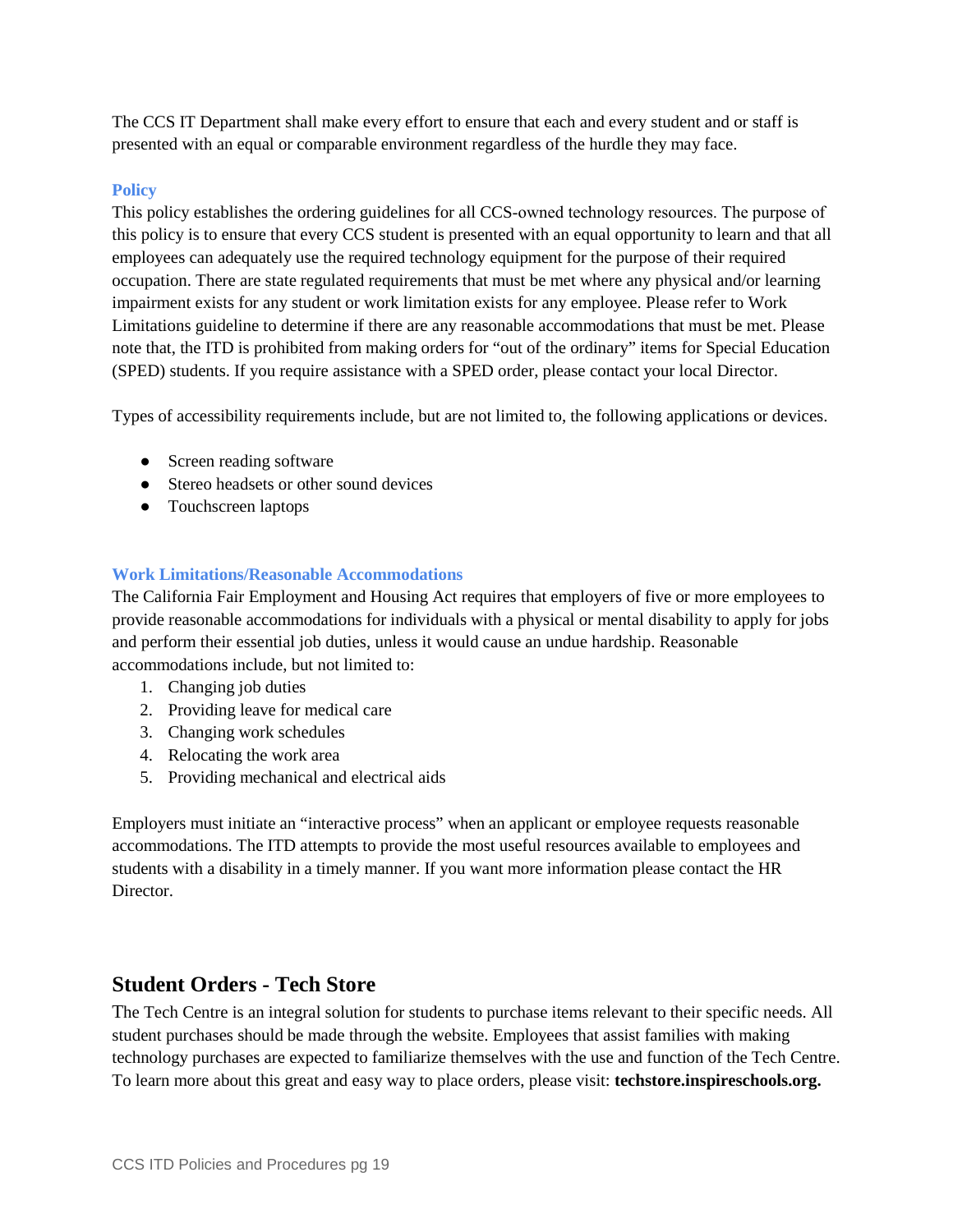#### **Transferring Devices**

Swapping or transferring devices amongst enrolled family members is allowed. However there are some restrictions and standards that must be followed. In order to better track and update our student data, all technology transfers must first qualify before any transfer is approved.

- 1. The student/family requesting to transfer their device must inform and update their assigned teacher
- 2. The student/family or teacher must report the student as "Withdrawn" before a device can be transferred
- 3. Transfers can ONLY exist amongst enrolled siblings. You can not transfer or loan a device to any other person(s) that is not a sibling currently enrolled with Clarksville Charter School
- 4. Any and all damages to the device will be the responsibility of the transferee
- 5. No reimbursements will be made to the previous student's account
- 6. A helpdesk ticket must be submitted requesting to transfer a device to another student. Details must include the current student's name, exit date, assigned teacher, technology serial and asset number and name of the related sibling

The CCS tech department has a responsibility to update and track the inventory systems and data regularly. For safety regulations, it is important to always stay informed about the usage of each device. Properly updating information is apart of ensuring all safety precautions are taken at all times.

Special Education Orders (SPED) (pending information)

## **Returns**

All items purchased using Instructional Funds must be returned and is the property of CCS. The return requirements are as followed:

#### **Full Refund/Credit**

- Returns qualifying for Full Refund or Credit
	- Items eligible for a full refund/credit:
		- Must be undamaged and same condition as received
		- Must be complete with all accessories
		- Working (i.e. non-defective) items may be returned within 30 days of receipt of item for full refund/credit.
		- Defective items may be returned within 90 days of receipt. "Defects" are determined by manufacturer. Must not show signs of physical abuse, misuse or abnormal treatment for full refund/credit.

#### **Partial Refund/Credit**

Partial refunds / partial credit are given at the discretion of Clarksville Charter School and may (or may not) be given for any reason. Worn, abused, misused or damaged items may or may not qualify for refund/credit.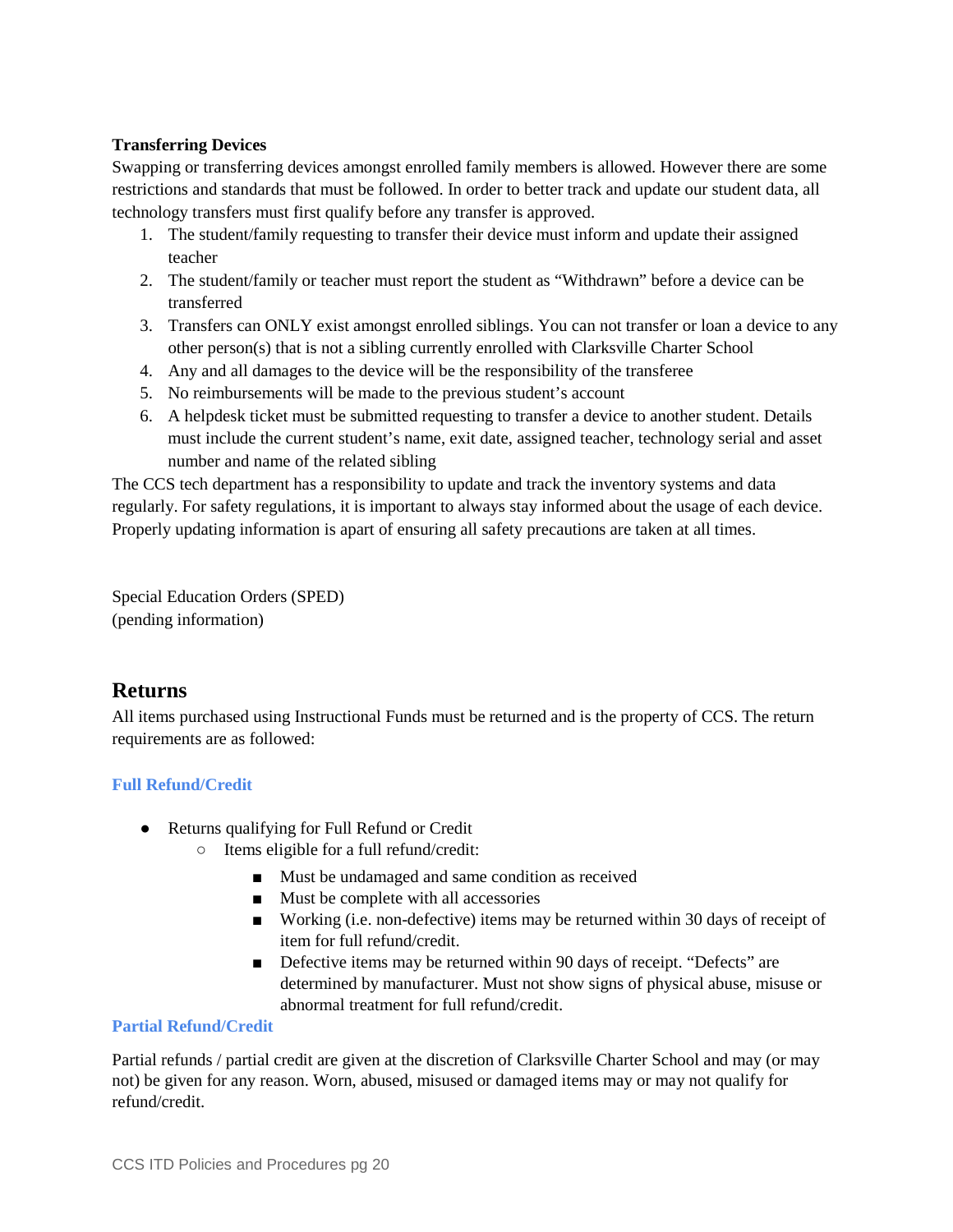- Returns qualifying for Partial Refund or Credit
	- Items eligible for partial refund/credit:
		- Working items beyond 30 days
		- Defective items beyond the 90 days

#### **Return Process for students**

We are a non-profit school, therefore any monies obtained for educational resources is the responsibility of Clarksville Charter School. Upon the withdrawal process, please ensure that the student has technology loaned/purchased through CCS and immediately initiate the return process. It is the policy of CCS that all students, once withdrawn from the school, must return any item within 30 days from their exit date. Please instruct students/parents to follow the return process below. You are also welcomed to return items on behave of a student, however, you will therefore be liable if an item isn't returned. Students returning product due to damages must provide the damaged item before a replacement can be given. The IT Department will evaluate the severity of the damages and determine the best course of action thereafter. If damages are beyond normal wear and tear, applicable charges may be applied.

To return an item for any reason, please:

- 1. Contact our helpdesk:
	- a. Email: [tech-help@inspireschools.org](mailto:tech-help@inspireschools.org)
	- b. Call: (626) 433-8094
- 2. Please include and have ready:
	- a. Your reason for the return
	- b. CCS Asset Tag number or Tech Centre order number
	- c. Your mailing address
	- d. Current phone number
		- i. Please include the student name and associated email
- 3. Return authorization will be given by a tech support agent
- 4. A shipping label will be provided at no cost. Home pick-up services may also be available at no additional cost
- 5. Item(s) will be returned to the Clarksville Charter School Technology Department in Duarte, CA.
	- a. Do not give your devices to anyone other than as instructed
- 6. Once returned, the item will be evaluated
- 7. A refund, credit, or replacement will be issued, if eligible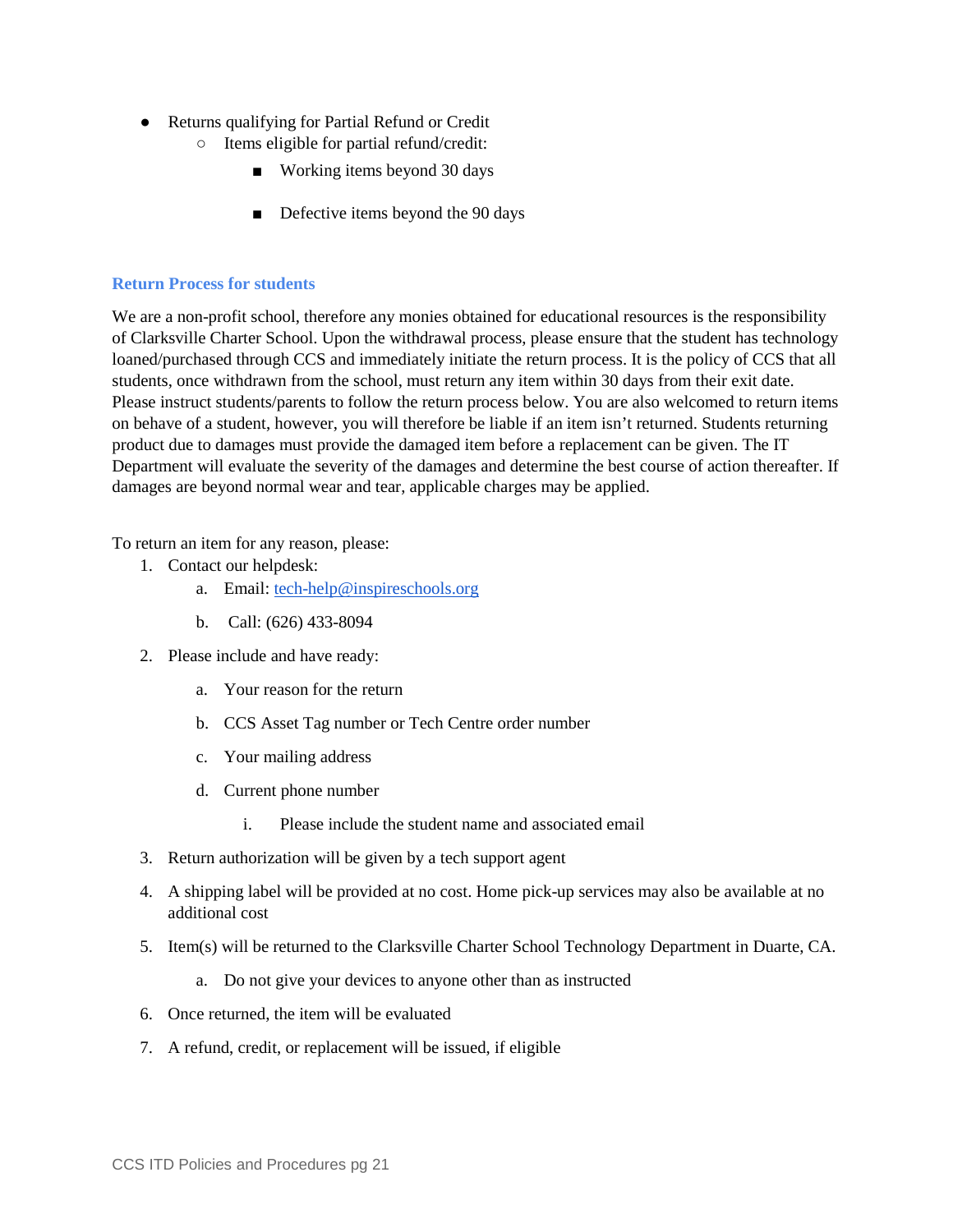8. If an item is not returned within the allotted time, local law enforcement will pursue the device on behave of CCS. Any missing technology will be added to the students record by the Records Department.

Note, if you support a student or family that requires a specialty device not provided by the Tech Centre, please contact the Enrichment Department in your location for more instructions.

# **Stolen Technology**

CCS is proud to work with Absolute Software - a solution that allows for effective security technology and student safety programs that track, locate and recover your endpoints in the event of a theft, while ensuring safety for students. Absolute provides:

- o Remote security to monitor and protect each device
- o Reporting tools that give hardware and software information
- o Remote device freeze with user verification messaging
- o Track assets on Google Maps, including recent and historical locations
- o Web filtering to protect students on and off school networks
- o Adherence to CIPA regulations around internet security policies
- o Thief investigation services, remediation and more

The Recovery Investigation team will work with local law enforcement to recover any stolen device that is tracked through Absolute. They will attempt to collect the device up to 60 days. If they're unsuccessful, CCS may be compensated up to \$500 for that device. \*Pricing may vary and is subject to change without notice and is not guaranteed.

The CCS ITD always tries to take the most cautious and diplomatic approach when attempting to recover any stolen items. If the student has withdrawn from the School and the return process has been initiated but failed, three attempts will be made to contact the family using all forms of communication. Once our attempts have been unsuccessful, a police report is established and all information is handed over to the Absolute Recovery Team for further investigation. Absolute will then continue their process by tracking the device, contact the person in question, communicate with local law enforcement and if found provide a warrant to search for the device.

If a student has a lost or stolen device while still enrolled with the School, please report the device to local law enforcement and contact the CCS Technology Department to begin the investigation process. We will do our best to recovery and replace any device that has been reported as lost, stolen or missing. A police report must be provided prior to starting the investigation. \*\**Please note that this does not apply to all devices. Exclusions include purchases made through a third party vendor, Amazon Tablets or any related Amazon purchase, Apple devices, and older computers without Absolute Software. For Apple device's please contact the IT Department for more detail.\*\**

For more details, please visit: [www.absolute.com/en/about/legal/agreements/absolute](http://www.absolute.com/en/about/legal/agreements/absolute)